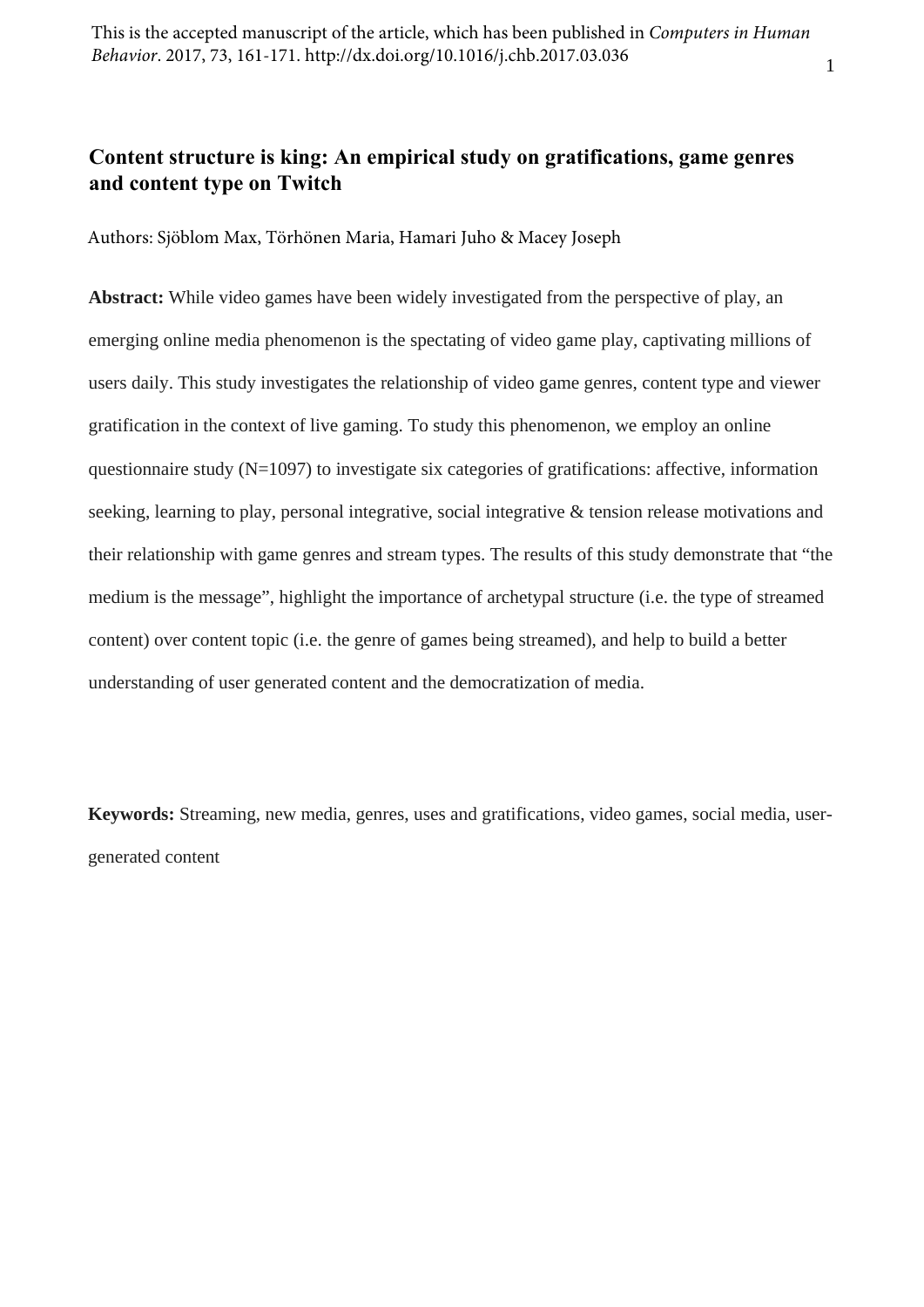# **Content structure is king: An empirical study on gratifications, game genres and content type on Twitch**

The effects and gratifications from playing video games have been a widely investigated and debated topic within the last decade both in academic literature, e.g. in media psychology, game research and communication studies (Elson & Ferguson, 2014; Hamari & Keronen, 2017; Mäyrä et al., 2016; Quandt et al., 2015), and in popular discourse. While this debate is still ongoing, a new yet uninvestigated form of game consumption has emerged: watching others play games via YouTube and live broadcasts on services such as Twitch. Today, millions of people watch others play games on the internet (Needleman, 2015; Twitch, 2016).

Services such as YouTube have spearheaded a major shift in the media landscape, moving production of audiovisual media from large corporations and organizations towards smaller entities and individuals (Cha, Kwak, Rodriguez, Ahn, & Moon, 2007; Sjöblom & Hamari, 2017). The democratized process of content creation on video game streaming platforms such as Twitch allows for the existence of many types of content. In this context video game –related video content such as "Let's plays" and eSports (Hamari & Sjöblom, 2017; Newzoo, 2016; Taylor, 2012; Twitch, 2016), have become especially popular. The participatory and interactive nature of this emerging form of media serves to bridge the divide between games and traditional media, such as television, via the convergence of interactive, communal and passive forms of media. This evolution of the media landscape towards user-generated content also brings into question the legitimacy of genre as the primary means of classifying media content. In the realm of video game streaming particularly, it becomes apparent that genre might not constitute the defining means of classification.

As little is known about the gratifications obtained by watching these online video streams, this study aims not only to investigate the general gratifications that people derive from watching online streaming content, but also the differences in various streaming content. Not all game streaming content is similar; instead it is highly varied, ranging from very competitive endeavors to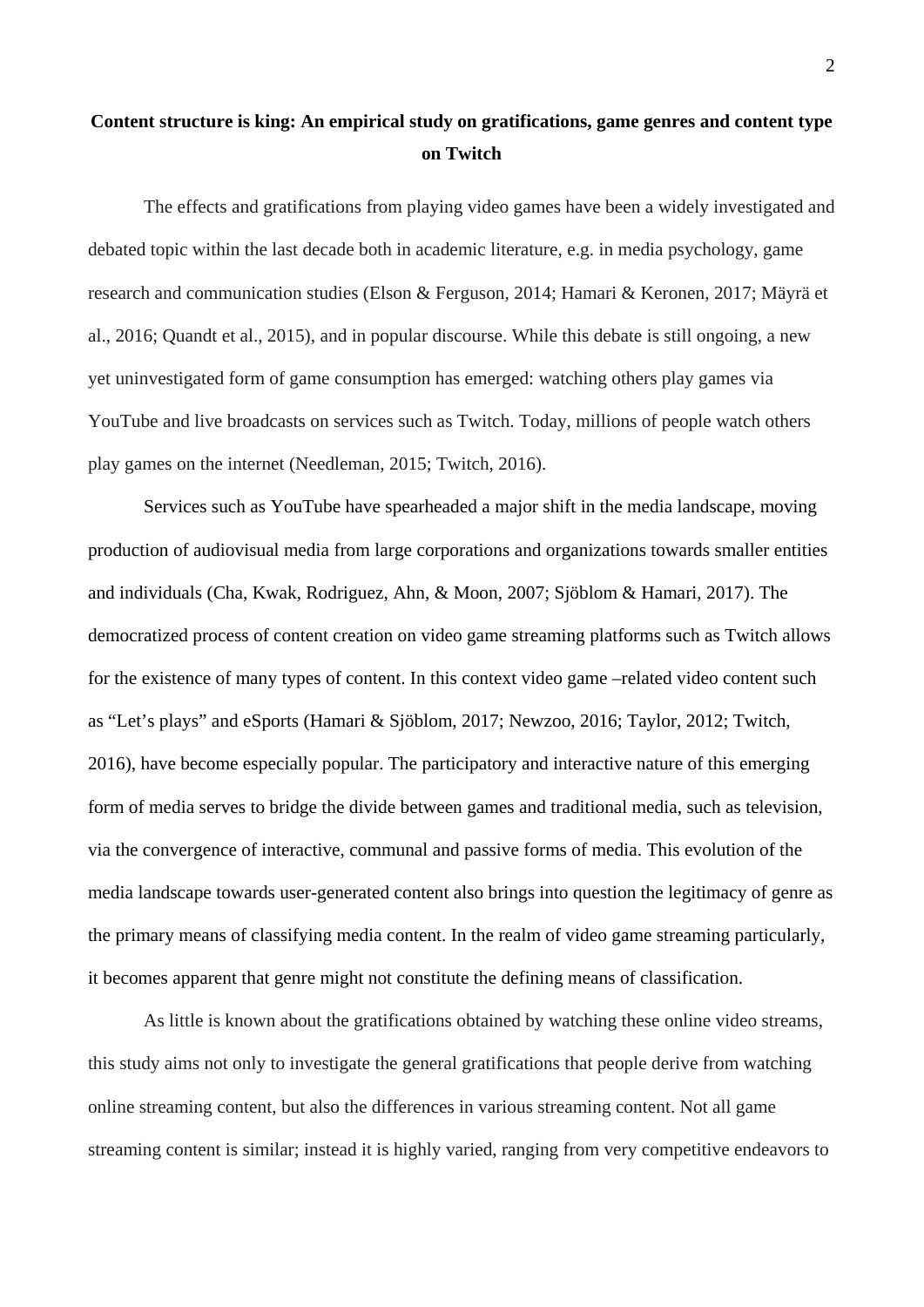highly casual ones. This variation in content type affords an interesting angle of research, and can be compared to various types of programming produced for other broadcast media such as television. Few studies have yet aimed to approach this topic quantifiably, thus far the literature on video game streaming has focused mainly on communities (Hamilton, Garretson, & Kerne, 2014), technical aspects (Kaytoue, Silva, Cerf, Meira, & Raïssi, 2012) and competitive eSports (Hamari & Sjöblom, 2017; Weiss & Schiele, 2013). Thus, the primary research question of this study is:

**RQ:** *How are gratifications from viewing (as operationalized by affective, information seeking, learning to play, personal integrative, social integrative & tension release motivations) online game streams associated with game genres of streamed games and types of game streams?*

#### **Background**

Video game streams organize and present their varied content through the use of genre labels, much like any other media (Chandler, 1997). The use of genre as a means of categorising video games is more than simply common practice, it is almost unavoidable no matter if the discussion be academic, commercial or popular (Arsenault, 2009). This situation is not simply unique to video games and to the practice of Games Studies, as any object-bound discipline must pay close attention to the tools that it employs to describe the particular focus of study. As such, while the notion of genre as a tool to aid categorisation is rarely questioned, the particular genre labels that have been employed have been subject to prolonged scrutiny. This also applies to the fields of literature (Frye, 1957; Williams, 2006) and film (Altman, 1984; Stam & Miller, 1999) as it does for video games (Clearwater, 2011; Wolf, 2001).

Differing taxonomies have been created which include a range of factors as points of reference and can include: period, country of origin, franchise, distribution channel/platform, target audience, or content (Chandler, 1997). Added to this are the technological and interactive possibilities of video games, or as Aarseth phrases it, the fact that video games are essentially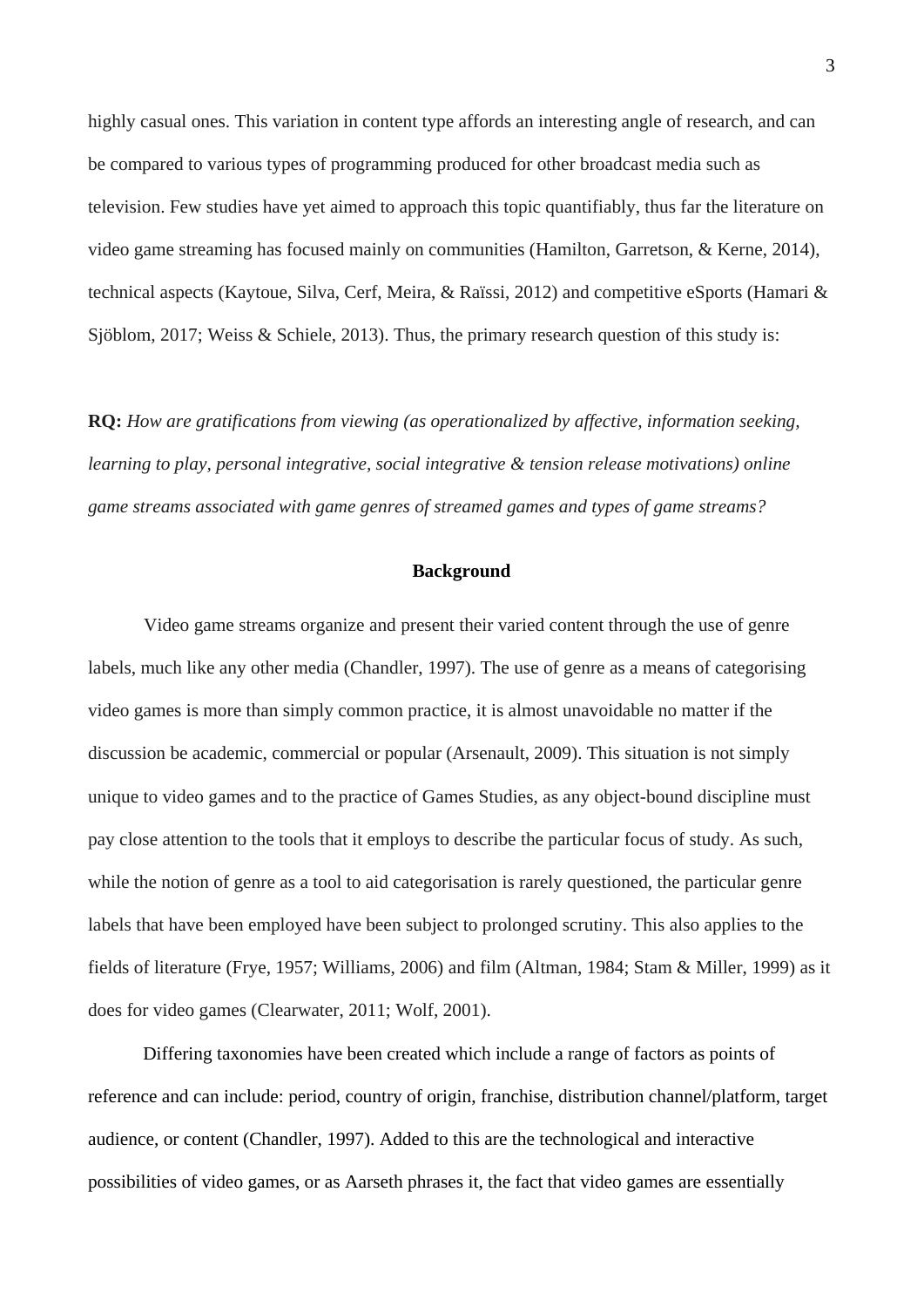simulations in which players create experience through their individual actions (Aarseth, 2004). For some, therefore, it is the nature of a player's interaction with the game that is the primary characteristic of interest (such as First-Person Shooter), for others it may be the content (Puzzle), or even the business model (Free-to-Play) of the game.

The academic quest for a definitive means of classifying video games, is at odds with the way in which genre is both conceived and used in wider society as well as with a more nuanced investigation of cultural artefacts. Whilst there is a constant evolution of what is commonly understood to constitute any particular genre (Arsenault, 2009; Dor, 2014), the labels and terms themselves seem to be relatively constant and durable (Faisal & Peltoniemi, 2015). The perspective offered by "social linguistics" (Gee, 2015) is, therefore, valuable in understanding genre labels as context-specific discourses that are driven by distinct communities.

These labels are used to convey messages about the content or style of media products, as such they can be presumed to have a significant impact on the expectations of the consumers and, therefore, on the gratifications users derive from watching streams. The contemporary proliferation of media formats such as video streaming and on-demand television suggest that the individual needs and preferences of users are becoming more important when selecting media content. This is in contrast to the structural characteristics of traditional media that have previously shaped consumption habits (Giddens, 1984).

When considering the increased choice available to media consumers, user "repertoires" have been found to be a reaction to ever-increasing options; a way of managing choice in an environment of over-abundance (Heeter, 1985). Applying this perspective to the consumption of multiple media, Reagan (1996) found that consumers utilise different media in order to access specific topics of interest. However, subsequent investigation revealed that user repertoires were not simply defined according to either medium or genre, but by a mixture of the two (van Rees & van Eijck, 2003). The medium of video games is one in which genre labels are complicated by the need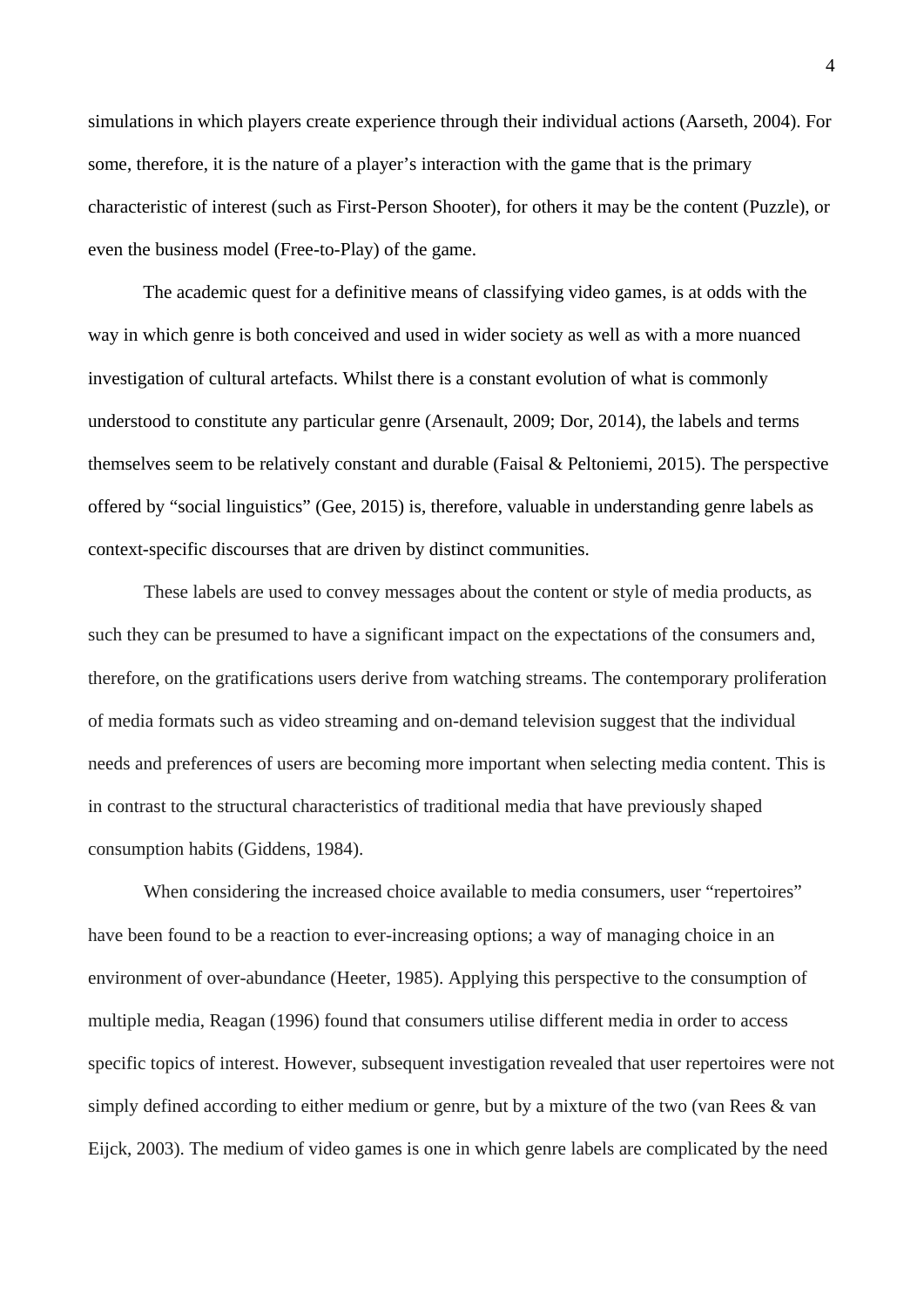to reflect its inherently interactive nature (Wolf, 2001). Therefore, further investigation is required in order to understand the network of relationships between a consumer, the gratifications that drive consumption, the genre of the consumed product, and the medium by which it is accessed. Such work would serve to begin the process of integrating video game streaming into the canon of existing media forms, in addition to testing the relevance of current approaches for interpreting this new phenomenon.

Understanding the reasons for media consumption are a primary focus within communication and media sciences. One of the leading perspectives in this area is the uses and gratifications (UG) theoretical approach (Katz, Blumler, & Gurevitch, 1973; Katz, Gurevitch, & Haas, 1973; Ruggiero, 2000). UG has been used in a wide range of communication research contexts, such as television (Krcmar & Greene, 1999; Schmitt, Woolf, & Anderson, 2003), personal communication (Ishii, 2006), and the practice of multitasking (Wang & Tchernev, 2012). Another area where UG has been heavily used is the online context (Papacharissi & Mendelson, 2010; Whiting & Williams, 2013), including online games (Hamari & Sjöblom, 2017; Sherry, Lucas, Greenberg, & Lachlan, 2006) and video streaming (Cha, 2014; Chiang & Hsiao, 2014; Sjöblom & Hamari, 2017). General media studies have also had an interesting in mapping the effect that various genres and content type has on consumption. Research on motivations to watch TV have been categorised into two groups, where relaxation and enjoyment motivate the more ritualized viewers and, learning and information gathering the more instrumental viewers (Rubin, 1981). The different viewing habits of consumers are highlighted in specific genres such as sports (Gantz, 1981; Raney, 2006; Westmyer, DiCioccio, & Rubin, 1998), news (Rubin & Perse, 1987) and reality TV shows (Ebersole & Woods, 2007).

Consumption of film and television in general has been concluded to be highly motivated by personal gratifications such as enjoyment and entertainment (Ferguson & Perse, 2000). Similar trends have been discovered in digital media spectating habits, where consumption of media content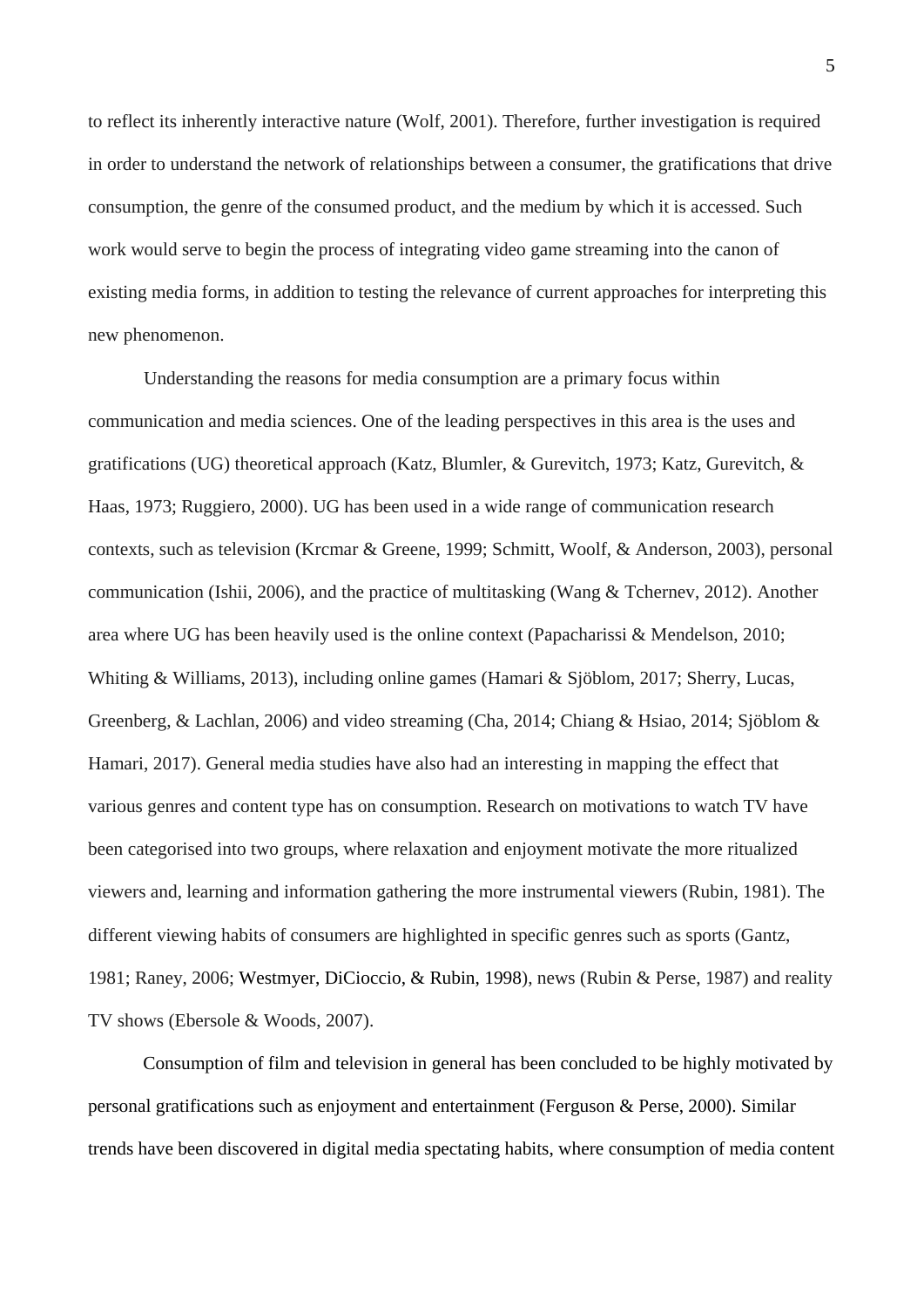on channels like YouTube has been found to be motivated by entertainment, information seeking and learning (Cha, 2014; Hanson, Haridakis 2008; Shao, 2009). In addition to these motivators, social media consumption, such as use of Facebook, was found to be motivated by social incentives (Chen, 2011; Pai & Arnott, 2013; Papacharissi & Mendelson 2011, Whiting and Williams 2013,).

In this study, we will use the UG approach to investigate motives for watching video game streams, which types of streaming content may afford which kinds of gratifications, and the gratifications that viewers derive from watching video game streams. In particular, we will focus on the relationship of video game genres, stream types and viewer gratification in the live gaming content. To study this phenomenon, we employ an online questionnaire survey  $(N=1097)$  to investigate six categories of gratifications: affective, information seeking, learning to play, personal integrative, social integrative and tension release, and their relationship with game genres and stream types.

Based on previous research within media, games and video game streaming, along with the expertise of the researchers, we offer three expectations regarding the results of this study. Firstly, we expect different types of gratifications to be catered for by different stream types. For example, competitive and speedrun streams will both afford affective, learning and tension release gratifications while competitive streams will additionally afford information gathering and social integrative gratifications. Secondly, different genre types will similarly afford different gratifications, for example slower-paced genres such as sandbox games will afford more gratifications relating to social interaction than faster-paced genres such as FPS games. Finally, we expect that as an individual game can be featured in virtually any stream type, it follows that it is the stream type which is the most significant factor that affords the individual user's needs to be gratified.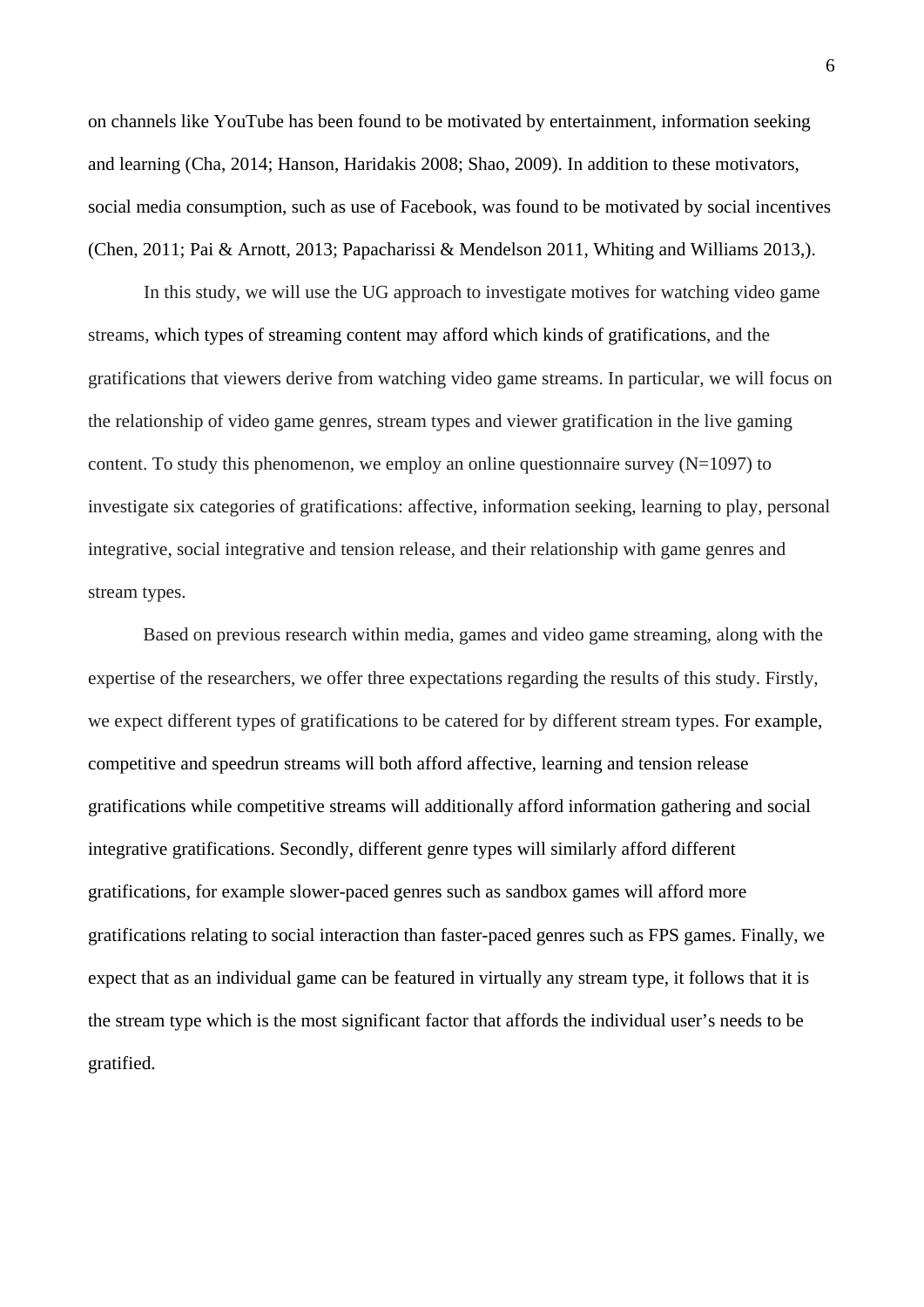# **Sampling**

The survey was initially piloted with 19 respondents, and after no major concerns arose, the primary survey was launched on the  $26<sup>th</sup>$  of February 2015. The survey was online for approximately four weeks, ending on the  $23<sup>rd</sup>$  of March. In order to incentivize participation, a prize draw of six video games from the online store Steam, each worth \$50, was offered. The majority of respondents were from the online news and social networking sites Reddit, Twitter and Facebook, with additional respondents from individual online game forums.

A filter question was included in order to identify and remove invalid responses, resulting in 1091 valid responses. The amount of invalid responses comprised a 3.2% decrease in dataset size. The average age of respondents was 22.9 years ( $M = 22$ ,  $SD = 5.9$ ). The data showed a strong bias towards male respondents, with female respondents comprising 7.7% of the data, in line with thirdparty estimates of gender distribution among video game stream users (Quantcast, 2016). Of our respondents, 93.2% reported that they had registered an account for the Twitch service, had used the service for an average of 22.1 months ( $M = 21$ ,  $SD = 14.6$ ) and 38.7% had streamed at some point. The demographic details of the respondents are displayed in greater detail in table 1. [Table 1 Demographic distribution of survey, here]

# **Measurement**

Existing UG research has identified five high-level categories of needs: cognitive, affective, personal integrative, social integrative and tension release (Katz et al., 1973; West & Turner, 2010). We identified both learning to play games, as well as information seeking on products, to be two important cognitive motivations, and chose to measure them separately. The scales used in this survey all comprised of items that used a 7-point Likert scale (1 indicating "strongly disagree" and 7 indicating "strongly agree").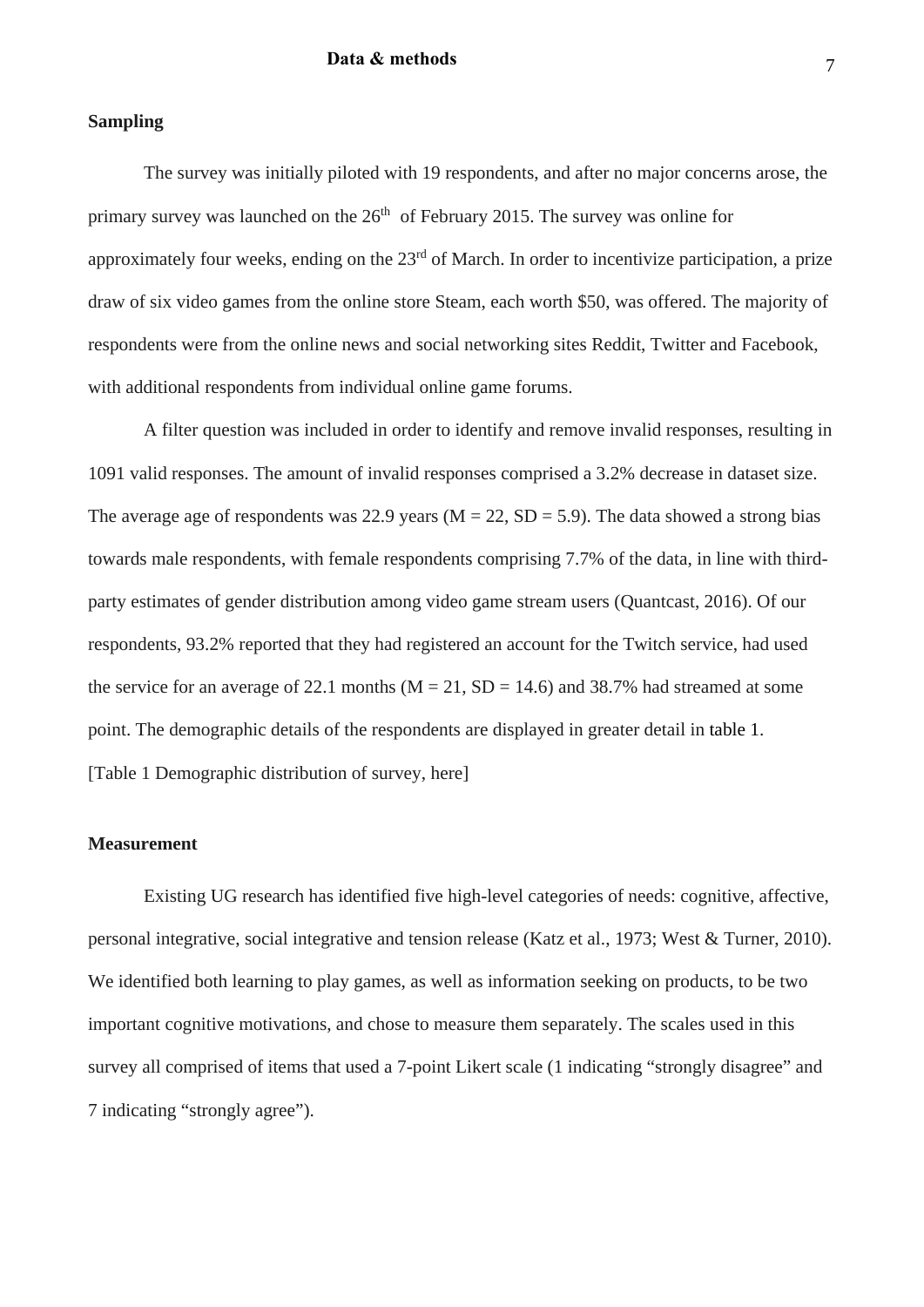To measure affective motivations, the *perceived enjoyment* scale of Venkatesh (2000) and van der Heijden (2004) was used. For information seeking on products, the *usefulness* scale from van der Heijden (2004) was used and modified accordingly. For the learning to play scale, items from the *information seeking* scale by Papacharissi & Rubin (2000) were used, alongside an item taken from the van der Heijden (2004) *usefulness* scale. These items were modified to fit the context of video game streaming and learning strategies. For personal integrative motivations, we used the *recognition by peers* scale from Hernandez et al. (2011). Within social integrative motivations, the *companionship* scale introduced by Smock et al. (2011), and the *shared emotional connection* scale used by Chavis et al. (2008) were used. Relating to tension release, the scales of *escapism*, *relaxing entertainment*, and *habitual pass time* previously introduced by Smock et al. (2011) were used.

We measured the consumption of different video game genre streams using a frequency scale with values 1-5 indicating how frequently the person watched said genre or type (never, once a year, once a month, once a week, daily). The most fundamental issue that determines the way in which genre is conceived depends on the uses to which it will be put (Chandler, 1997; Elverdam & Aarseth, 2007), as such this study utilised genre definitions that are the product of established use in wider society and in research. The approach to the selection of game genres was, therefore, twofold. Firstly, we adapted a commonly used classification of video game genres (Lee, Karlova, Clarke, Thornton, & Perti, 2014). Secondly, we observed the 50 most popular games on the Twitch video game streaming service. We then cross-referenced these findings, resulting in 11 genres. Examples of games were provided alongside the genres in order to aid the survey respondents. The game genres used were: action, collectible card games (CCG), fighting, first-person shooter (FPS), massively multiplayer online (MMO), multiplayer online battle arena (MOBA), rhythm, roleplaying game (RPG), real-time strategy (RTS), sandbox and, lastly, sports.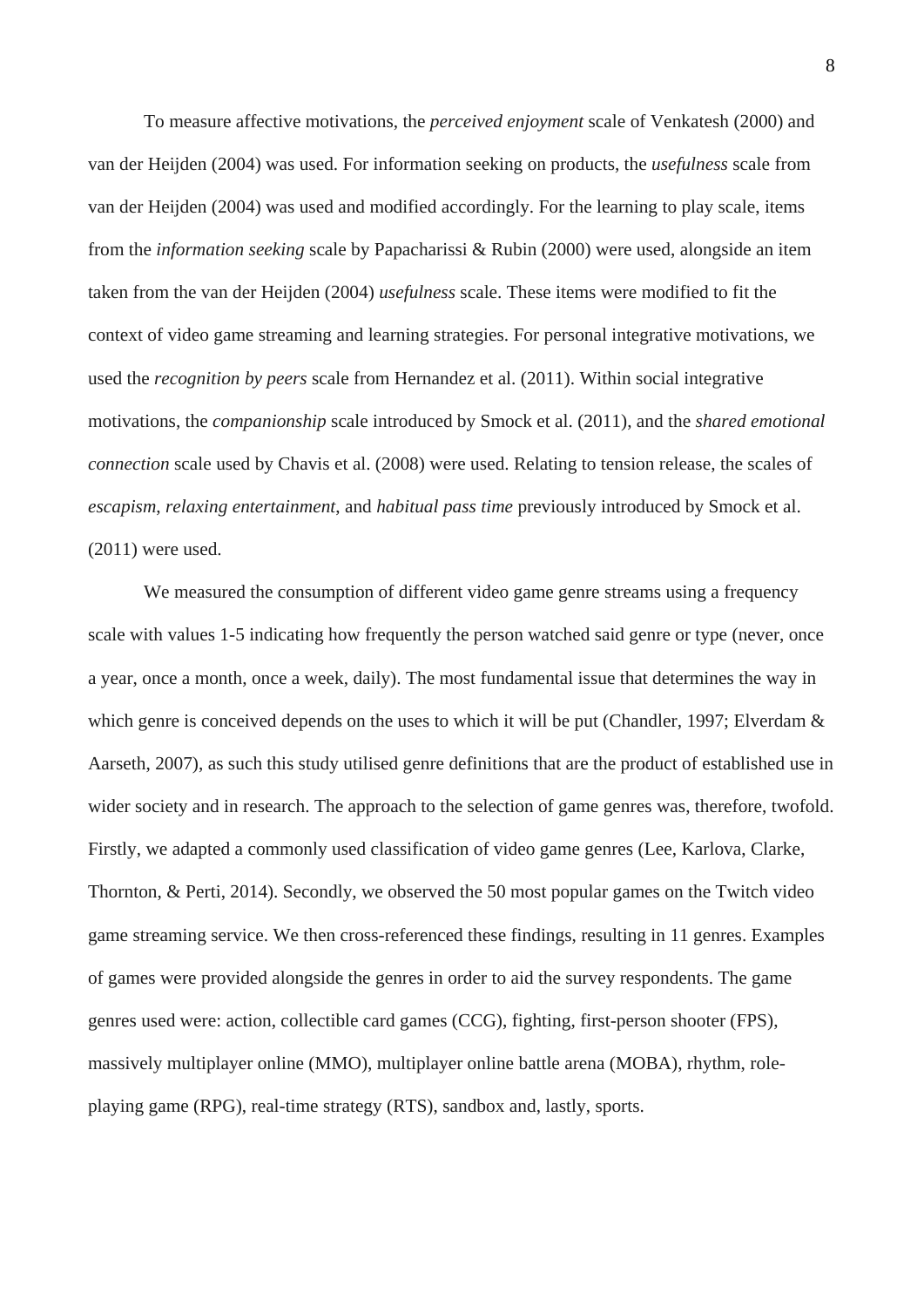# **Types of video game streams** 9

In addition to genre categories, we also classified types of streams according to the structure and content style of the stream. These adhered to the same frequency scales with values 1-5 as mentioned previously. The types of streams were: casual, let's play, competitive, how to play, review, speedrun and talk show. The stream type classifications were based on a systematic review of Twitch content in which the defining characteristics of individual formats were identified. While there is no guarantee that the classification is exhaustive, there are no clear precedents to classifying streaming content in this form. It is worth noting that although Twitch presently supports the streaming of activities not related to video games, at the time the survey was conducted, Twitch had a strict policy allowing only for video game content.

[Table 2 Video game stream types, here]

## **Validity & reliability**

The analyses were undertaken in SmartPLS 3.2.3 which supports component-based structural equation modelling which is the de facto method when the model includes both psychometric, latent constructs and formative constructs (Ringle, Wende & Will, 2005). Convergent validity was investigated through the AVE, CR and Alpha measures. As these were all above the recommended thresholds, we can conclude that convergent validity was met (Fornell & Larcker, 1981; Nunnally, 1978). We found discriminant validity to be met, as the square root of the AVE for each psychometric construct exceeded the correlation for any other construct, and each measurement item had the highest loading with its corresponding construct (Chin, 1988; Fornell & Larcker, 1981; Jöreskog & Sörbom, 1996). The results of these validations are presented in Appendix A.

## **Results & Discussion**

We investigated how the consumption of various video game genres and stream types are associated with affective, tension release, information seeking, learning to play, personal integrative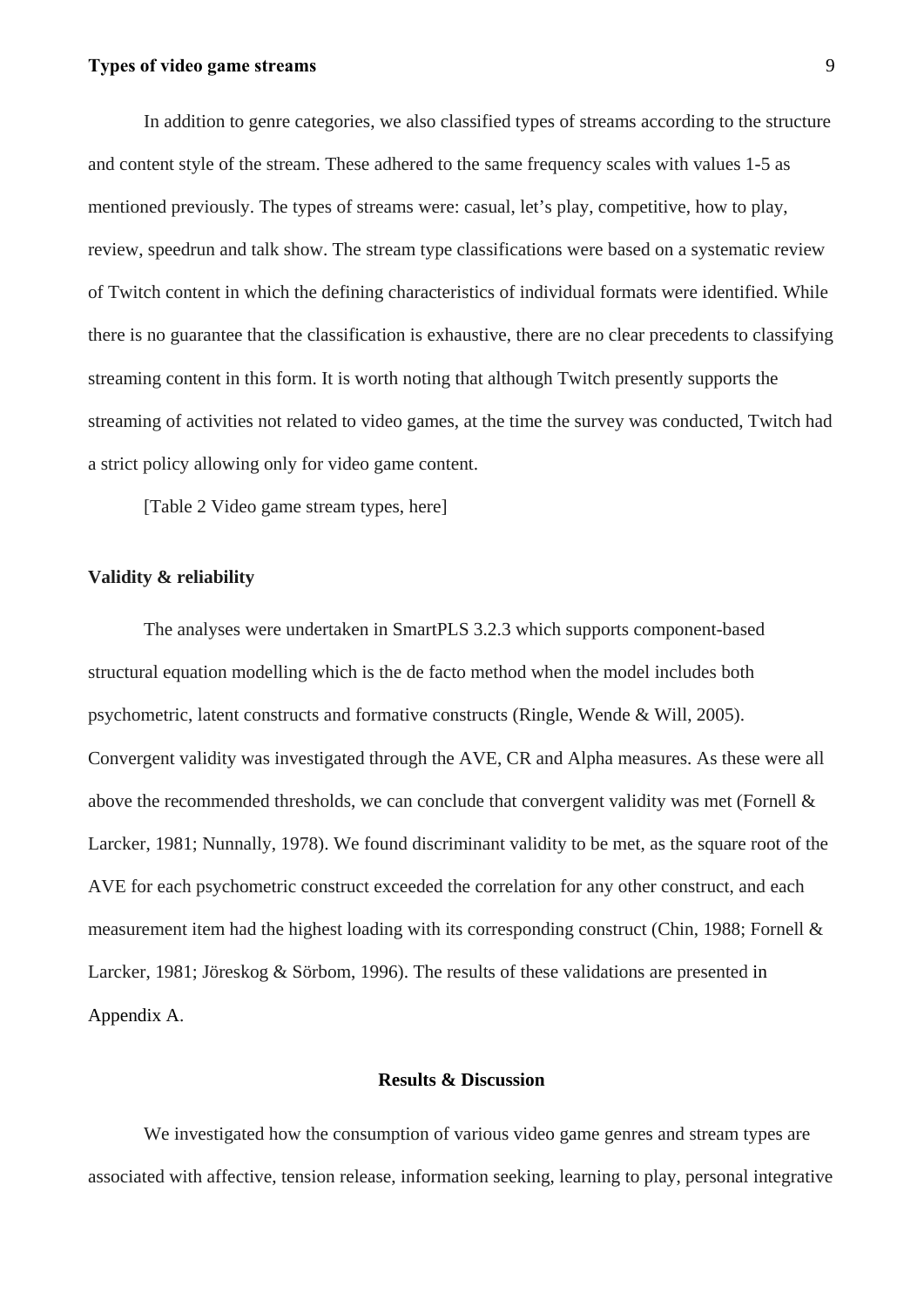and social -related gratifications from spectating. In the following sections, we present these results as well as their implications through a discussion of practical and theoretical implications, along with limitations of the current study and future research directions.

#### **Affective & tension release**

[Table 3 Regression analysis for affective and tension release motivations, here]

The results show that stream types are considerably more important for obtaining affective gratifications than individual game genres. When considering game genres alone, as seen in Model 1, we can see a large number of eSports genres (e.g. CCG, FPS and MOBA) showing a positive association with affective motivations. Adopting a wider perspective, we can see that it is not the genre but the type of content, or theme, that is driving this association as per expectations.

At the other end of the spectrum are casual streams, which also show a strong association with affective motivations. Casual streams commonly feature a looser structure than competitive streams, and as such, facilitate exploration within the game on a higher level. We believe this notion of exploration is an important factor for affective motivations as it opens up a more creative space for the content creator. Video sharing services such as YouTube show content exploring novel interactions, those not part of the core game, to be highly popular.

One genre that we would like to highlight is RTS, which showed a negative association with affective motivations. While this result is noteworthy for developers of RTS titles, it also reveals an interesting facet about games as a spectator medium. RTS have in previous research been considered to be less cinematic than many other genres (King & Krzywinska, 2002), likely due to the information heavy gameplay and predominance of an isometric, third-person view. RTS games require user interfaces specifically designed for such features (Apperley, 2006), potentially restricting the spectator experience. This would indicate a minimum level of cinematic feel to a game in order for it to be suitable for live spectating. This example highlights the expected fact that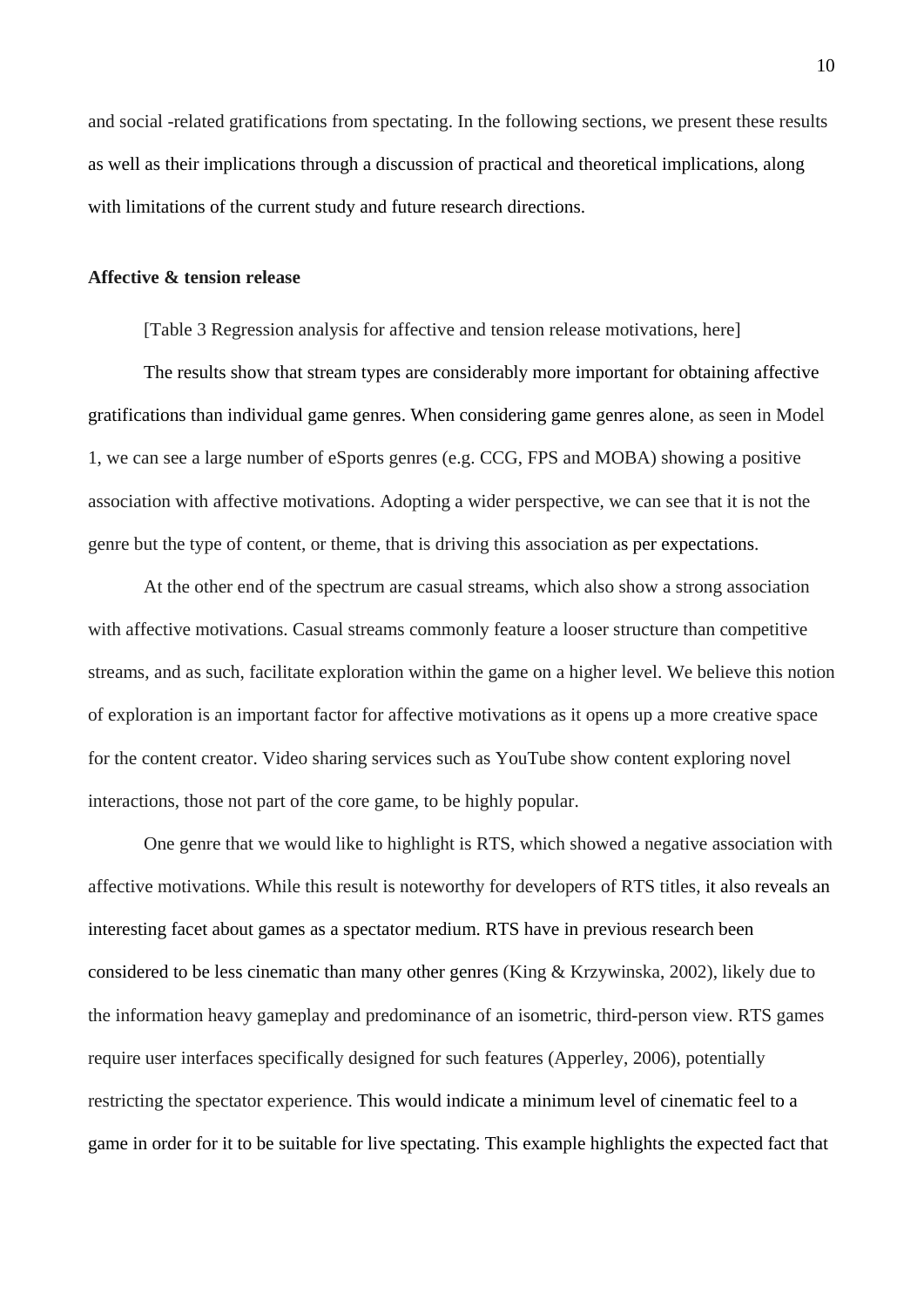different genres can afford different gratifications to the individual user, the specific manifestation is somewhat surprising.

While genres could easily be considered important in the sense that spectators might be fans of one or more genre and stick to them, it seems that genres merely serve as a framework upon which the streamer builds their content. In reality, it appears that the structure of a stream has much more impact than which game is actually streamed. In the current user generated media landscape this poses interesting questions and challenges, as other media channels that primarily serve user generated content use the topic of videos as their primary classifications, rather than the style of the videos. An interesting observation is that streams for which the main purpose is to disseminate information, or to teach something to the viewer, do not seem to afford affective gratifications. While some of the stream types exhibiting affective gratifications, such as casual streams, may have dimensions facilitating cognitive aspects, they are not the main focus of these streams.

The findings among affective motivations are supported by previous research within streaming (Hamilton et al., 2014; Sjöblom & Hamari, 2017), eSports (Cheung & Huang, 2011; Hamari & Sjöblom, 2017) and video sharing (Cha, 2014; Hanson & Haridakis, 2008).

For tension release motivations, we find only positive associations, in line with previous research on streaming (Sjöblom & Hamari, 2017), social media (Whiting & Williams, 2013), YouTube (Hanson & Haridakis, 2008), Facebook (Papacharissi & Mendelson, 2010) and internet use (Courtois et al., 2009). As seen previously, with affective motivations, the stream types focused on information dissemination show no association with tension release motivations. This would indicate that these types of streams, heavy on the cognitive load, do not offer a spectating experience suitable for relaxation and escape. Instead, we note the importance of casual and competitive streams. We argue that there are two distinct motivations at play here: distraction and escapism, two facets of the greater notion of tension release. For casual streams, we see the main factors for tension release gratifications to be the ease of watching and that they serve as a form of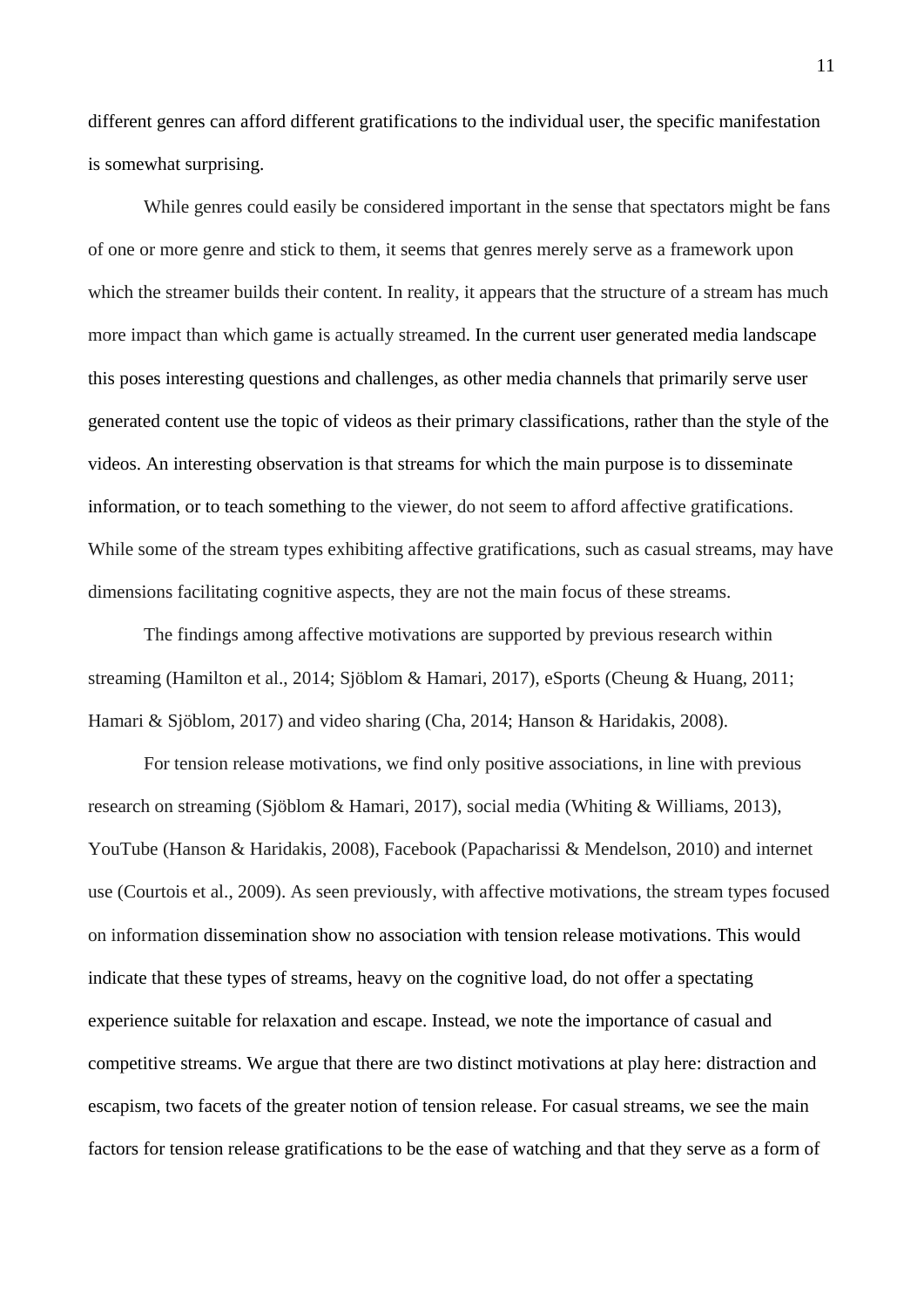distraction. A looser structure, without a rigid agenda of programming, allows potential viewers to more easily tune in and watch the stream at any time. Many viewers may have streams on in the background while doing work or chores, with the streamer serving as a form of virtual company, in the same way that many people keep televisions on in the background (Beentjes, Koolstra & van der Voort, 1996; Pool, Koolstra, & van der Voort, 2003). Competitive streams, on the other hand, do not share the loose structure, but instead offer an intense viewing experience for spectators ingrained with the specifics of competitive play, akin to many traditional sports. Hence, we come to the second of our distinct motivations: escapism. This means that a spectator can escape into the intense competitive commentary and watch their favorite teams and players, removing themselves from the worries of everyday life. The lack of connections between genre and tension release is explained by the fact that the distraction element relates to the form of the stream itself, whereas the escapism aspect is linked to the particular games played in competitive eSports, and therefore, the games in which the consumers are interested.

Another factor that we believe impacts the spectating popularity of highly competitive games, represented by the CCG, FPS and MOBA genres, is the stress associated with playing and performing in such a high intensity situation. Many of these games are played in teams and the social aspect may add to this feeling of stress, as team mates can often lash out in very toxic ways (Kwak, Blackburn, & Han, 2015). Hence, spectating might afford similar gratifications as playing, with less stress. Action games, on the other hand, are more commonly single-player experiences, with what we believe to be a lower level of stress inducing components. We believe the positive influence on tension release gratifications to stem from two main reasons. First of all, the actual action supplied by these games offers people the opportunity to let their minds wander. Secondly, many high budget releases fall into the action genre, and often have a fairly significant plotline, thus existing somewhere between computer games and cinema as a spectating experience.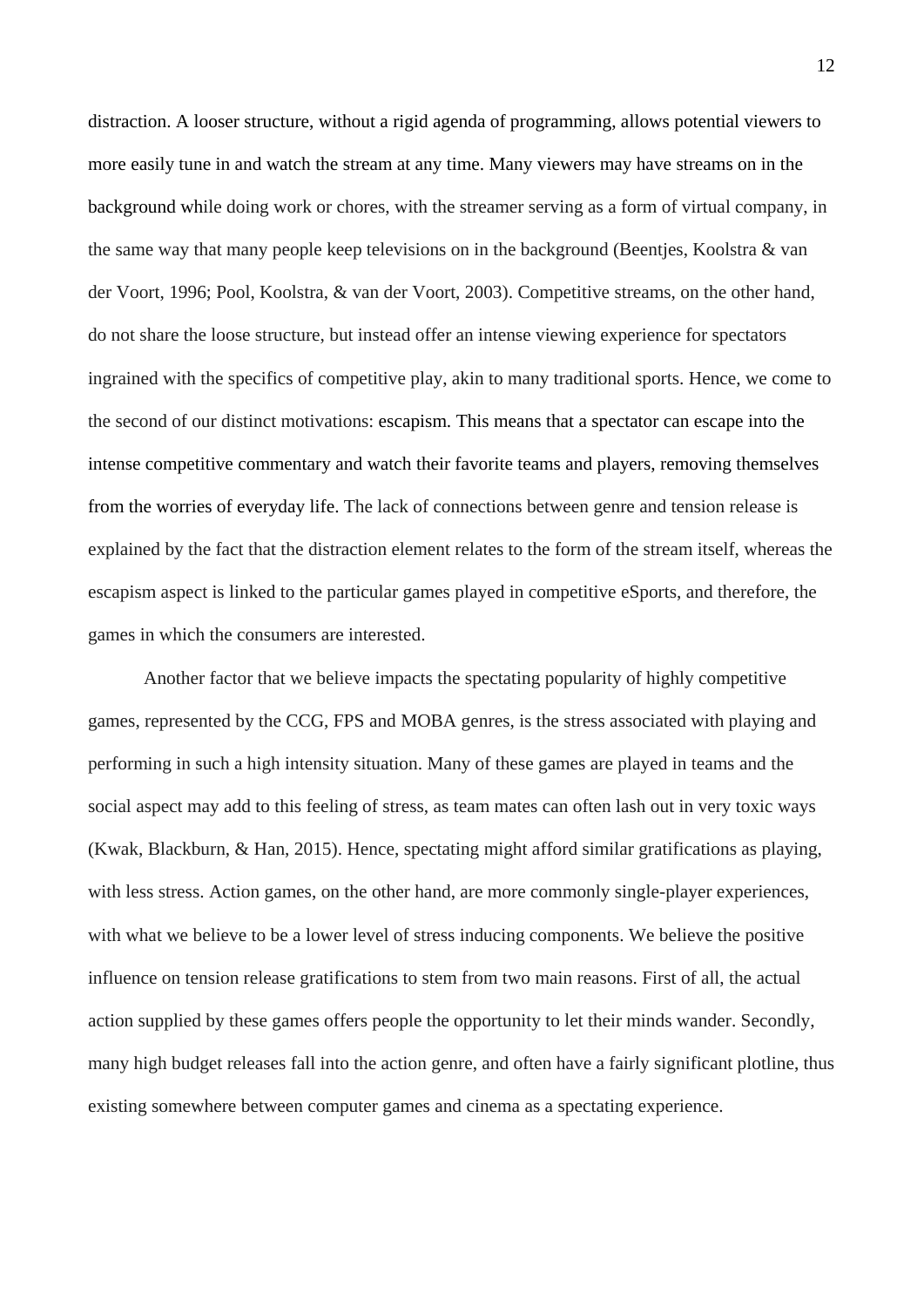[Table 4 Regression analysis for information seeking & learning to play motives, here]

The current study shows generally positive tendencies for information seeking motivations, supported by previous research within streaming (Hamilton et al., 2014; Sjöblom & Hamari, 2017) and social media (Papacharissi & Mendelson, 2010; Whiting & Williams, 2013). The results show that streams intended to convey cognitive information succeed in their task, with let's play and review streams showing positive associations with information seeking, once again offering evidence of the distinct gratifications afforded by different stream types. While not exclusively aimed at cognitive aspects, casual streams often feature a flexible structure with the possibility to cover informative topics perhaps not possible in more structured stream types, such as competitive streams. Notably absent are the how to play streams, as information seeking is aimed at learning about games as products, not about the actual gameplay itself. The results highlight the importance of an informal setting for conveying information in a form that is seen as both valuable and trustworthy. In particular let's play and casual streams focus on showing game content informally, much like you or a friend were playing the game. We argue that this recreates the experience of sitting on a couch with your friend and watching them play, thereby enhancing the value of the word-of-mouth information gained from a streamer. The fact that spectators can interact with streamers in this relaxed environment and ask them questions about the game should be seen as another strengthening factor when it comes to information acquisition from streams.

A highly interesting observation is the strong association shown between action games and information seeking. Many AAA-releases fall within the action genre, and as these are games with a fairly high price tag at the date of release, consumers may feel unsure about making a purchase without thorough research. We argue that video game streams fill this need for acquiring product information very well, this can be seen in the association between action games and information seeking gratifications. It may be that individual game titles are more significant for information seeking than particular genre types as users already know the game. Besides helping make a more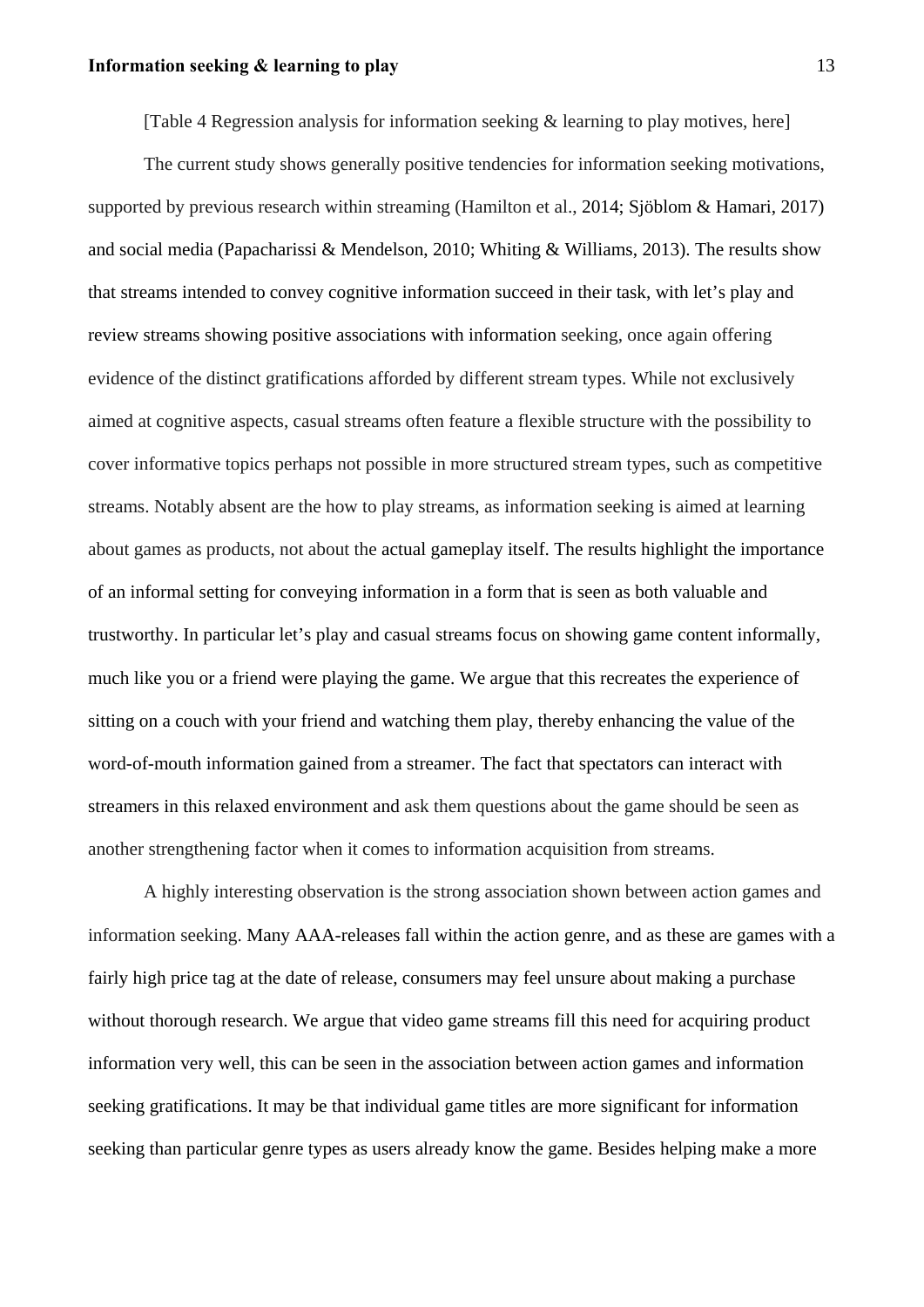educated decision regarding a potential purchase, streams can also help the user find new games. These results are further reinforced when examining purely game genres, as seen in Model 1. While many genres show positive associations when removing stream types from the equation, the fact that action games remain as the genre with the strongest association in Model 3 tells us that these types of games are of particular interest to consumers. This result further validates the expectation that different genres serve to fulfil different needs on the part of consumers.

As with the other cognitive motivational category, information seeking, previous research has shown the importance of the learning activity in relation to watching streams (Hamilton et al., 2014; Sjöblom & Hamari, 2017) and social media (Papacharissi & Mendelson, 2010; Whiting & Williams, 2013). The results from the current study indicate the importance of stream types with a strong emphasis on information dissemination in the form of game strategies. Perhaps the clearest is how to play streams, as these are specifically aimed at teaching others how to do a particular task, or in this case, how to play a certain game. While casual streams are not directly intended to disseminate information, they foster an informal environment fruitful for learning, allowing even beginners to learn game strategies through an explorative approach. In contrast to casual streams, competitive streams allow for more advanced players to learn strategies employed by professional players. In connection with competitive streams, we see a positive association for MOBA games, which are among the most popular eSports genres (NewZoo, 2016) and provide a large number of professional gameplay streams. This suggests that games titles, rather than genres per se, are associated with the learning to play gratification; users are seeking information relating to strategies employed in a specific game, not MOBA games in general.

The results illustrate two very separate facets of learning to play. On one hand, how to play and casual streams cater to new and less experienced players looking to understand the basics of a game. At the other end of the spectrum we find the hardcore fans tuning in to competitive broadcasts in hopes of adopting strategies employed by professional streamers. We would like to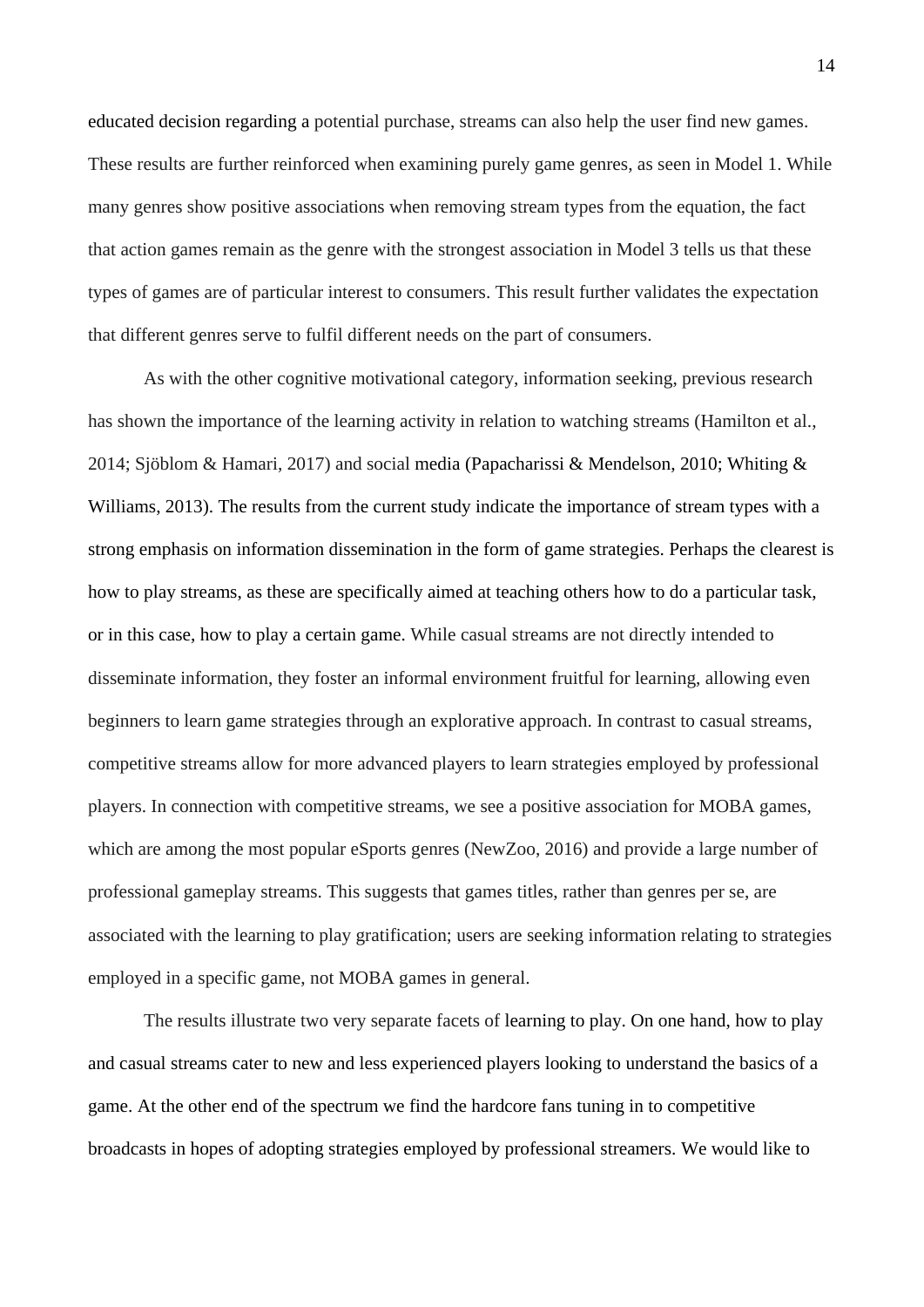highlight the unique aspect video games present when examining the act of learning from a competitive activity. When examining the difference between eSports and traditional sports, game strategies seen in competitive broadcasts can fairly easily be tried by the spectator, in contrast to seeing an impressive strategic maneuver in a soccer game (Hamari & Sjöblom, 2017).

#### **Personal integrative & social integrative**

[Table 5 Regression analysis for personal integrative & social integrative motivations, here] The results show the importance of a flexible content structure for personal integrative gratifications, with an emphasis on facilitating interaction. The manifestation of this can be seen in the influence of, in particular, sandbox games and casual streams. The forms of personal integrative motivations measured in this study concentrated on recognition, and we argue that sandbox games offer an excellent avenue for this. The relatively slow pace of play allows the streamer to interact with spectators and fosters communication. Thereby making it possible to provide comments and suggestions related to what the streamer is doing, and to be heard in the stream's community. The sense of community more easily offered by smaller streams can then lead to positive impacts on receiving recognition (Hamilton et al., 2014). The importance of building a reputation among one's peers has previously been shown to be of importance in the context of video sharing sites (Chiang & Hsiao, 2014).

As with the explorative nature of sandbox games, casual streams are also often explorative in nature, and conducted at a pace suitable for the community to participate in the stream activity. Casual streams are often smaller in size, where the voice of an individual viewer is more likely to be heard and noticed. Analyzing the concept of exploration within gameplay further, we can see from Model 1 a positive influence of action games on personal integrative gratifications. This genre also supports a level of exploration, further strengthening our argument of the exploratory nature in games as a facilitator for both spectator-to-spectator and spectator-to-streamer communication. This suggests that there are characteristics inherent in certain genres which affect personal integrative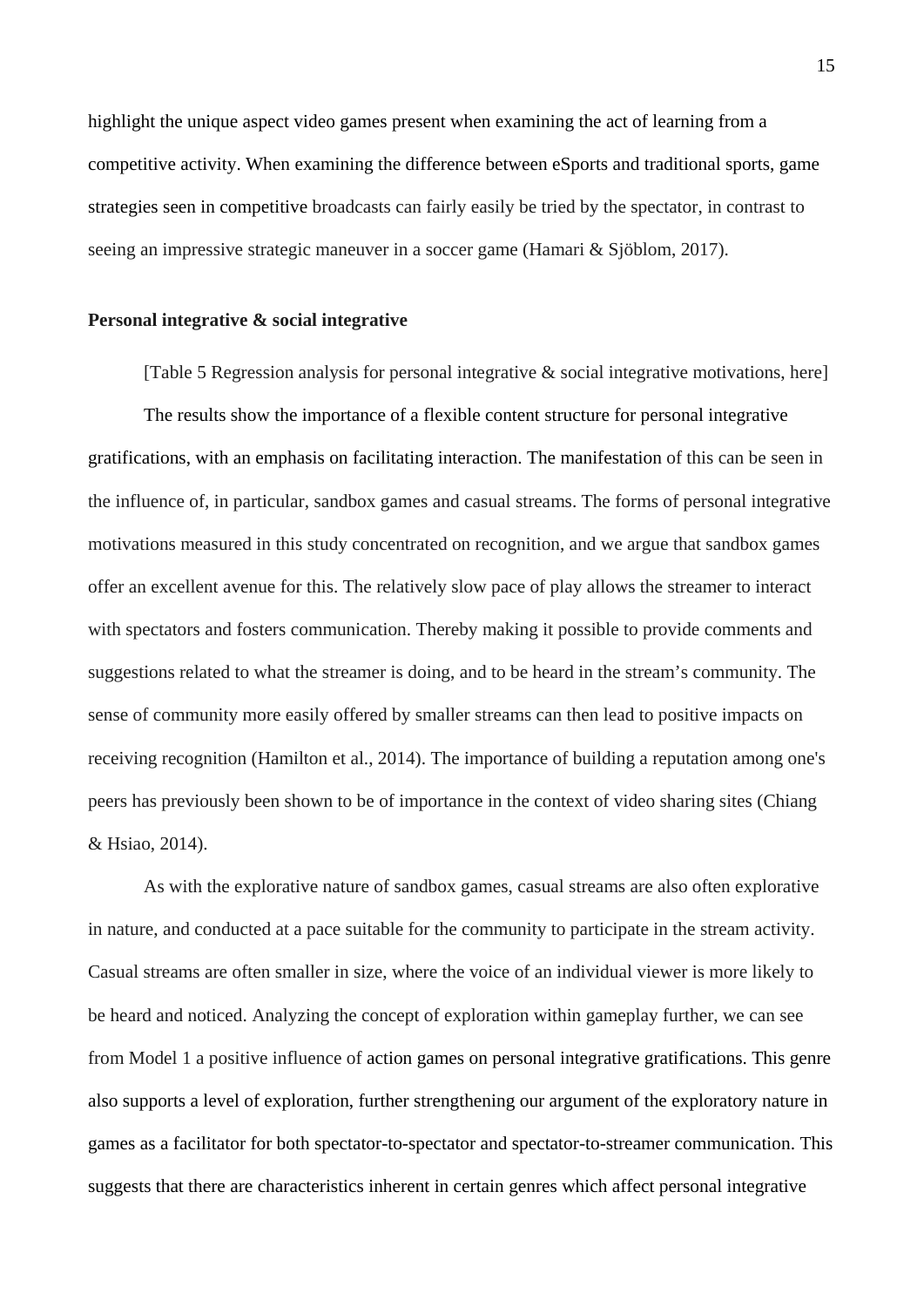gratifications, an implication which is borne out by the fact that RTS games have a negative influence on personal integrative gratifications. This negative relationship highlights the fact that the size of a stream is not the only important factor, but that the game genre also needs to support discussion in order to foster the level of communication required to feel gratified by receiving recognition. The fact that RTS games are both information dense and require a high level of existing knowledge in order to play effectively can lead to the situation where no fruitful input can be given for the streamer. We can see, therefore, how particular stream types and game genres serve to gratify specific needs of users.

The results for social integrative motivations show an interesting facet of genres compared to the other motivational types. Popular eSports genres do not show associations with social motivations and instead we see two genres, that emphasize the community aspect, influencing social gratifications: rhythm and sandbox games. The fact is, that even though video game streaming as a whole can be seen as a social media, certain genres seem to naturally gravitate toward a user equilibrium more fruitful for social interaction. Previous research within streaming has exposed the fact that spectators experience smaller streams as being more conducive to social interaction (Hamilton et. al, 2014). These genres commonly fit into the casual type, which also showed a strong positive influence on social gratifications. While these are examples of small and possibly tight-knit communities serving as facilitators of gratification, competitive streams also influence social gratifications, and they are often large communities. We argue that the sense of community commonly experienced within these types of streams is a way of identifying as an eSports consumer or follower of a particular eSports title, rather than identifying with a particular stream or streamer, as can be the case in the less popular games. When inspecting the difference between Model 1 and Model 3, we can see this quite clearly for the FPS and MOBA genres which become less significant with the introduction of stream types, with most of the influence likely being accounted for by competitive streams. Social aspects have been found to impact the playing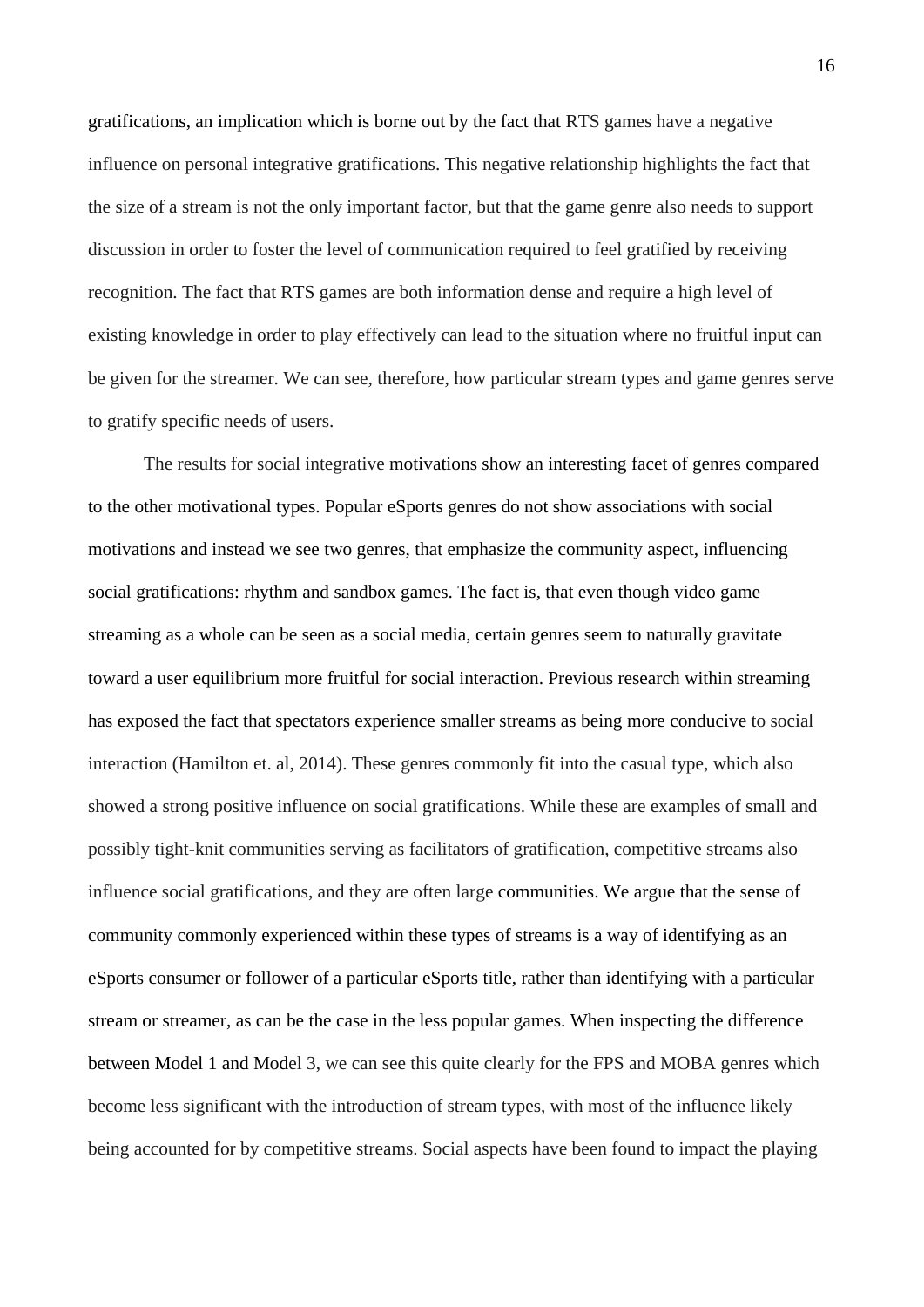of these types of competitive games (Jansz & Tanis 2007; Sherry et al., 2006; Williams, Yee, & Caplan, 2008; Yee, 2006), and as the current study indicates, are of significance for the spectating side of the spectrum. The findings are in line with previous work relating to social integrative motivations and streaming (Hamilton et al., 2014; Sjöblom & Hamari, 2017), eSports (Scholz, 2012) and social media (Papacharissi & Mendelson, 2010; Whiting & Williams, 2013).

#### **Theoretical implications**

The results of this study have interesting implications for future studies within user generated content, online media and video streaming. While this study focused on video game genres in the streaming context, we believe valuable insight can be gained not only pertaining to game genres, but also in relation to genres among media as a whole. The revelation in our results that the archetypal structure (i.e. the type of streamed content) of media has a stronger impact than the content (i.e. the genre of games being streamed) of said media is interesting both in the context of broadcasting but also for social video sharing through services such as YouTube, Facebook, Instagram and Twitter.

McLuhan (1964) famously coined the term *the medium is the message*, and as we study an emerging form of new media, it is highly relevant to consider the role of medium and message in the context of video game streaming. In this study we looked at both game genres and stream types as predictors of motivation types. Both these could be considered as part of the message of the larger medium of the internet, indeed McLuhan argues that the content of every medium is another medium. However, we argue that stream type transcends the level of pure message, as these types represent archetypes of content, comprised by a higher level of structure. Genres, on the other hand, can be considered closer to being the message, even though they also play a role in facilitating interactions between streamers and spectators. The results of this study indicate that, in fact, the existence of video game streaming as a medium serves to shape the message, in this case the behavior and trends of the people using it. When considering the laws of media related to the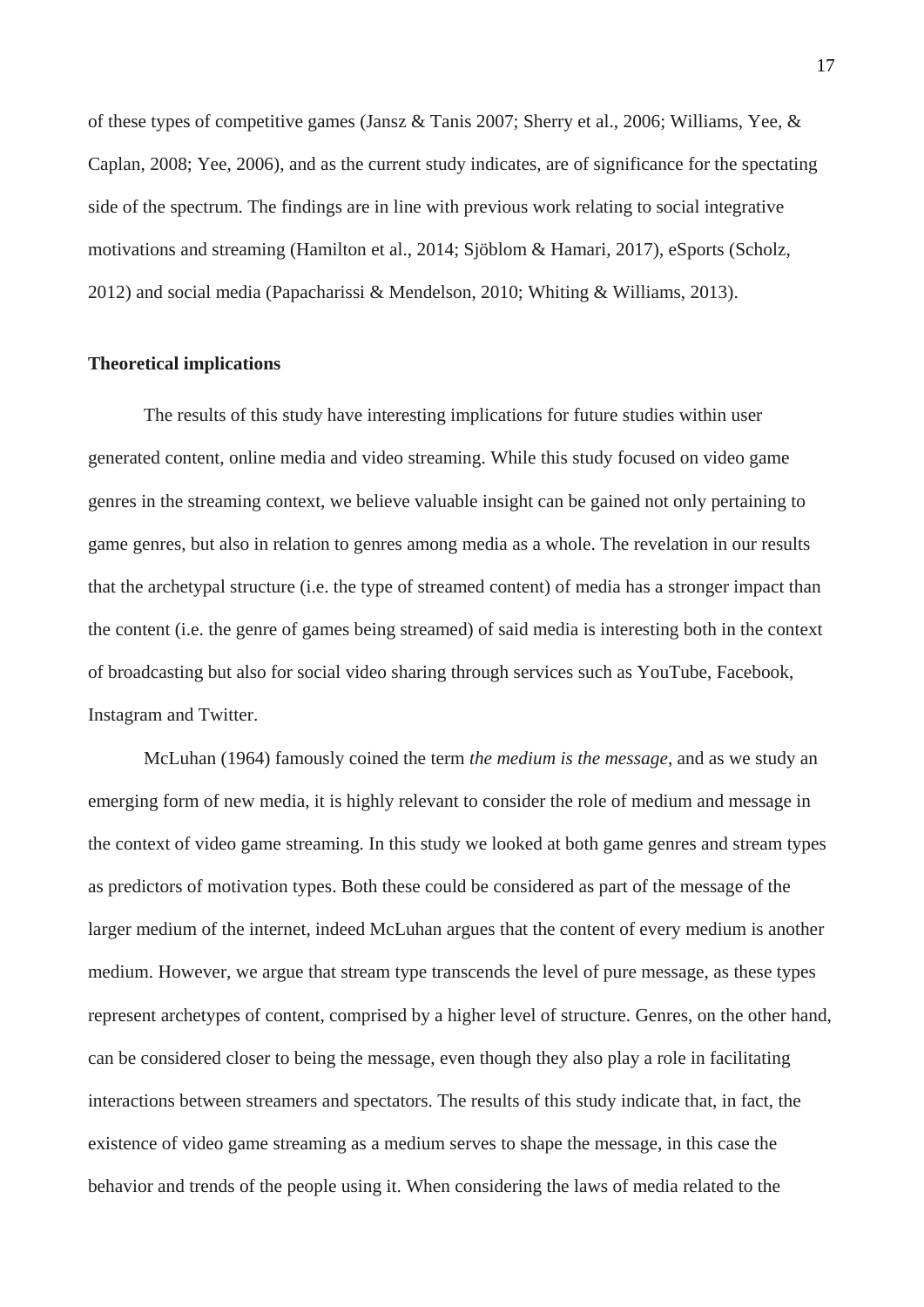message is the medium (McLuhan & McLuhan, 1988), the tetrad, we see the implications that video game streaming enhances niche communities and retrieves an act of gameplay involving social interaction that was in decline. Additionally, it serves to obsolete some previous mediums as primary channels for game marketing, while also reversing into a phenomenon in and of itself. One where users record videos of particular events that take place during live streams, subsequently making these highlights available of video sharing sites like YouTube.

Furthermore, McLuhan's position highlights genre, and its inherent usefulness, as being socially-defined and subject to constant revision (Chandler, 1997; Elverdam & Aarseth, 2007). We can see that for some users, those seeking social and personal integrative gratifications, genre labels are useful tools as they highlight any inherent interactive qualities and characteristics. For others, who seek gratifications related to tension release, it may be more productive to consider genre labels that communicate the theme of a game being streamed. Finally, certain gratifications such as information seeking, learning to play, and tension release may be linked to specific game titles, rather than any video game genre categories currently used.

Such results highlight why game genre labels are a hybrid of different qualities and of the differing levels of abstraction provided by concepts of platform, genre, mode and milieu (King & Krzywinska, 2002; Järvinen, 2003). The fact is that different users seek differing forms of gratification which, in turn, require distinct information in order to effectively communicate a game's qualities to the consumers. In relation to wider media, it is apparent that the declining influence of traditional structural characteristics (Giddens, 1984) suggests that established genre labels require adaptation. To some extent this already occurs as many genres are modified in order to reflect specific sub-genres (Chandler, 1997). However, it may be beneficial to utilise labels which stress elements unconnected to narrative or theme, ones which are instead based on sociallyemergent labels reflecting presentation style such as the "unboxing" videos popular on YouTube.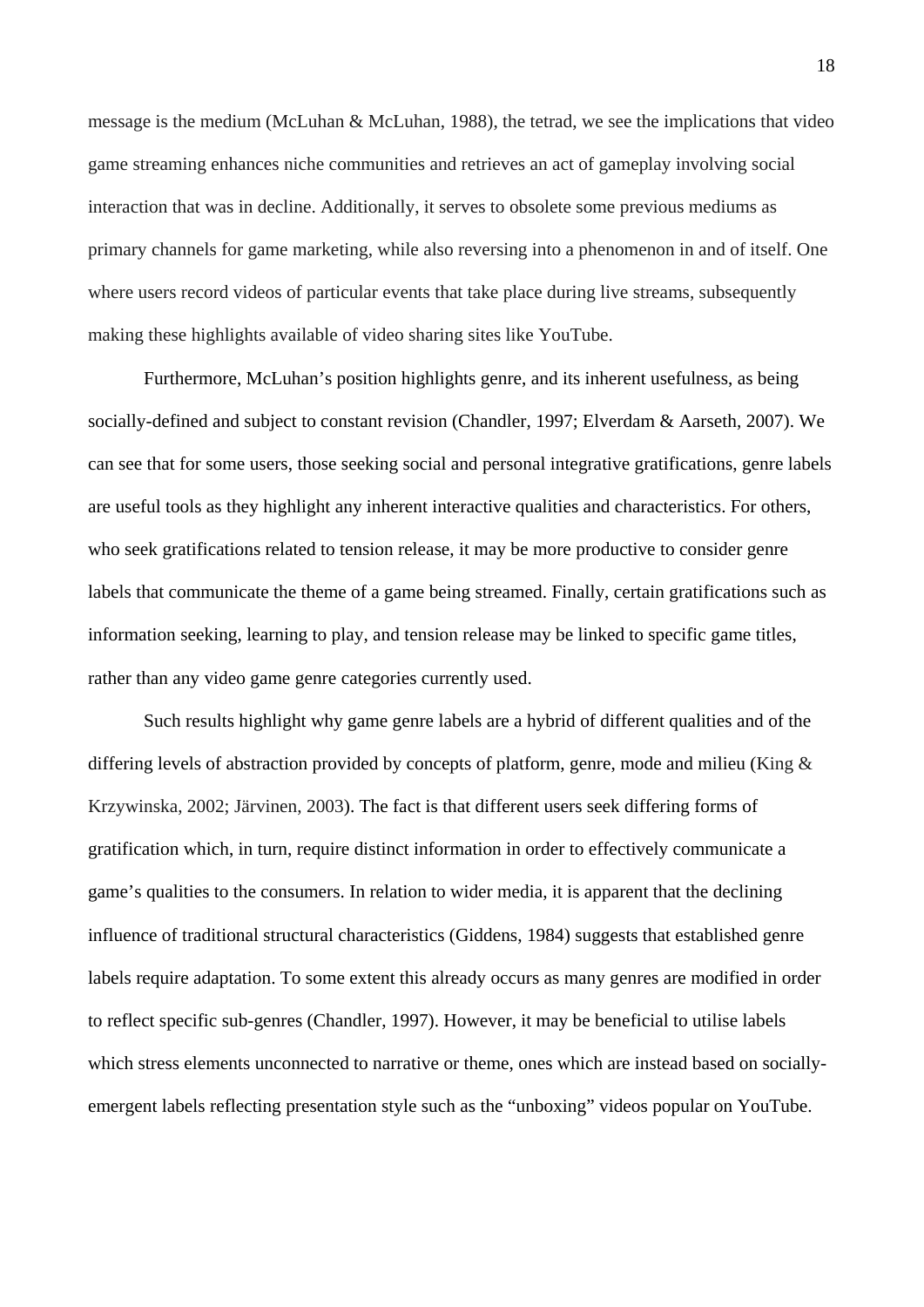The emergence of video game streaming is a significant sign that the importance of user generated content and the democratization of the media ecosystem continues apace. While many technological developments have been necessary to make video game streaming a reality, the democratization of media is not just a paradigm shift within a narrow media landscape. Rather, it reflects a greater development in the democratization of production and economic coordination driven by recent IT developments, such as sharing economies (Hamari, Sjöklint, & Ukkonen, 2016; Sundararajan, 2016), gig economy/microwork (Irani, 2015), crowdsourcing (Howe, 2006; Morschheuser, Hamari, & Koivisto, 2016) and crowdfunding (Belleflamme & Lambert, 2014; Mollick, 2014). The results of the current study, particularly in relation to information acquisition, indicate that consumers turn to streamers as an important source of information, analogous to other peer-produced informational content, e.g. Wikipedia (Shao, 2009). This trend is also highly visible on services such as YouTube, where a multitude of videos aimed at disseminating information are available on various topics (Hanson & Haridakis, 2008; Haridakis & Hanson, 2009).

When considering the phenomenon of video game streaming as a media form, we see the evolution of an interesting facet of sociability within the context of games. In the early days of the evolution of video games, in arcades spectators would gather around the person playing a game, as home consoles were not yet widespread (Newman, 2004). Later, LAN-parties facilitated the faceto-face interaction that many people had experienced while sitting on a couch with friends, playing games (Jansz & Martens, 2005). As games moved further to the online sphere, face-to-face social interaction was, in many cases, lost. Video game streaming has brought back some of the social interaction that had been absent from the domain of video games. Therefore, we are not only witnessing a convergence of interactive and "passive" media but also an oscillating development curve where aspects of the media experience come and go depending on the platforms on which they are consumed.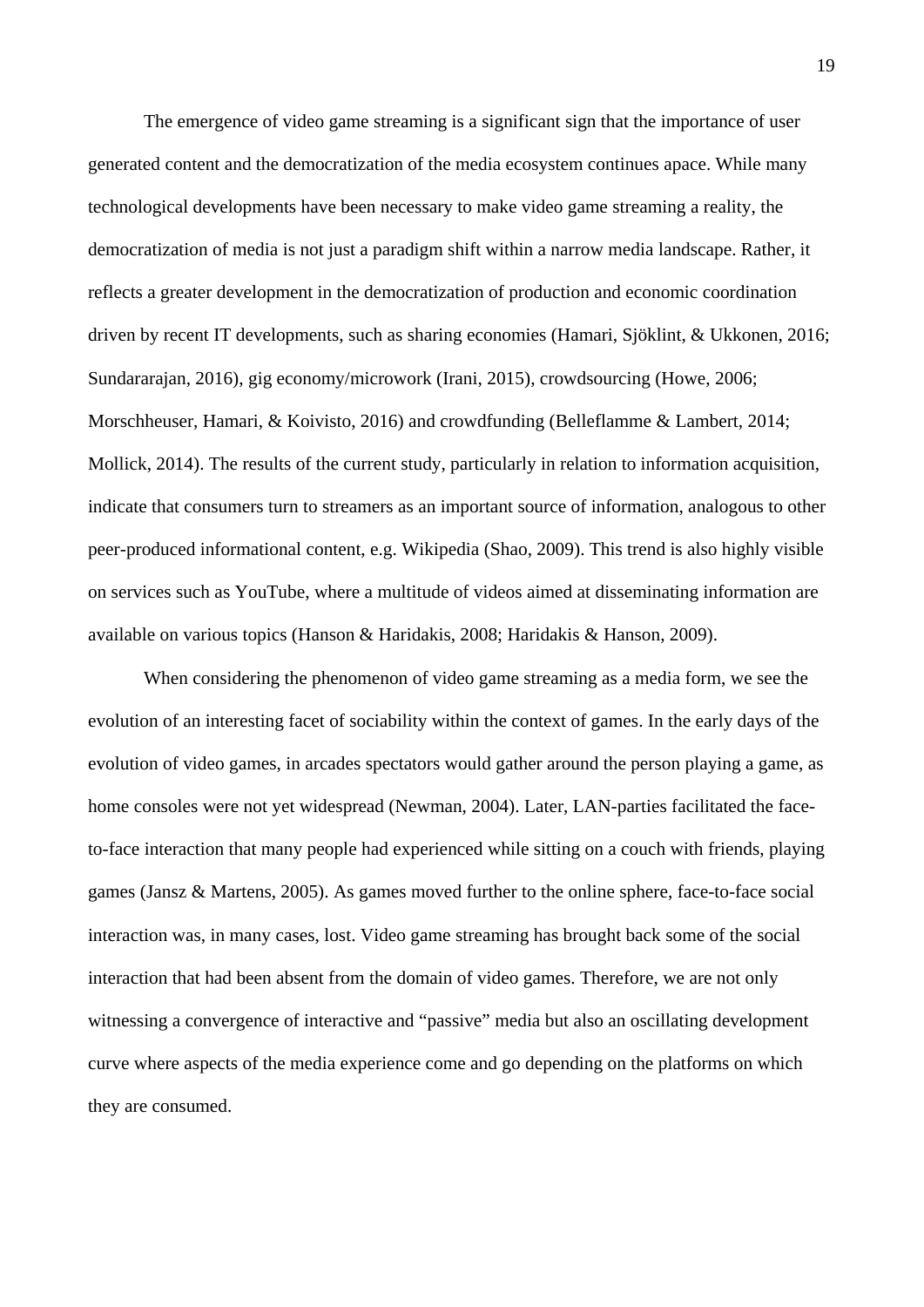Not only does streaming offer interesting insights into the sociability of games, it also makes the important observation that particular games and genres might offer contrasting gratifications when played and when spectated. This makes games a highly interesting form of media, as the duality of spectating and play separates it markedly from television and movies. For example, competitive games might cause a high level of stress when played, as winning or losing play a large role in the game experience. This, coupled with the toxic attitude that many players display when a teammate has made what they perceive to be an error (Kwak, Blackburn, & Han, 2015), may make some players shy away from the games. However, when spectated, the same level of stress may not arise as you are not subject to the same expectations that the player is. The results of this study indicated positive associations for many competitive genres with tension release motives, suggesting that it may be a gratification that shows differences between play and spectating.

## **Practical implications**

For the majority of motivations, stream types were shown to have the highest associations with gratification, displaying important implications for both service designers, streamers and game designers. The importance of content structure as a chief facilitator argues for designers of stream services to perhaps rethink the way many consumers discover new content. Currently, a majority of the explorative functions available on streaming services highlight the game being played. However, it may be more fruitful to facilitate alternative means of exploration through the type of content being broadcast, rather than the topic. This is not an easy task to tackle, but perhaps utilizing crowdsourced categorical tagging of content dimensions could prove a valuable tool.

Additionally, eSports organizations and broadcasters should think about the relation of their content to personal integrative motivations, as while competitive streams showed positive associations for other motivations, personal integrative motivations were missing. Regarding individual genres, the strong association between action games and information seeking motivations is something we feel is of note. While our research merely highlights the need of information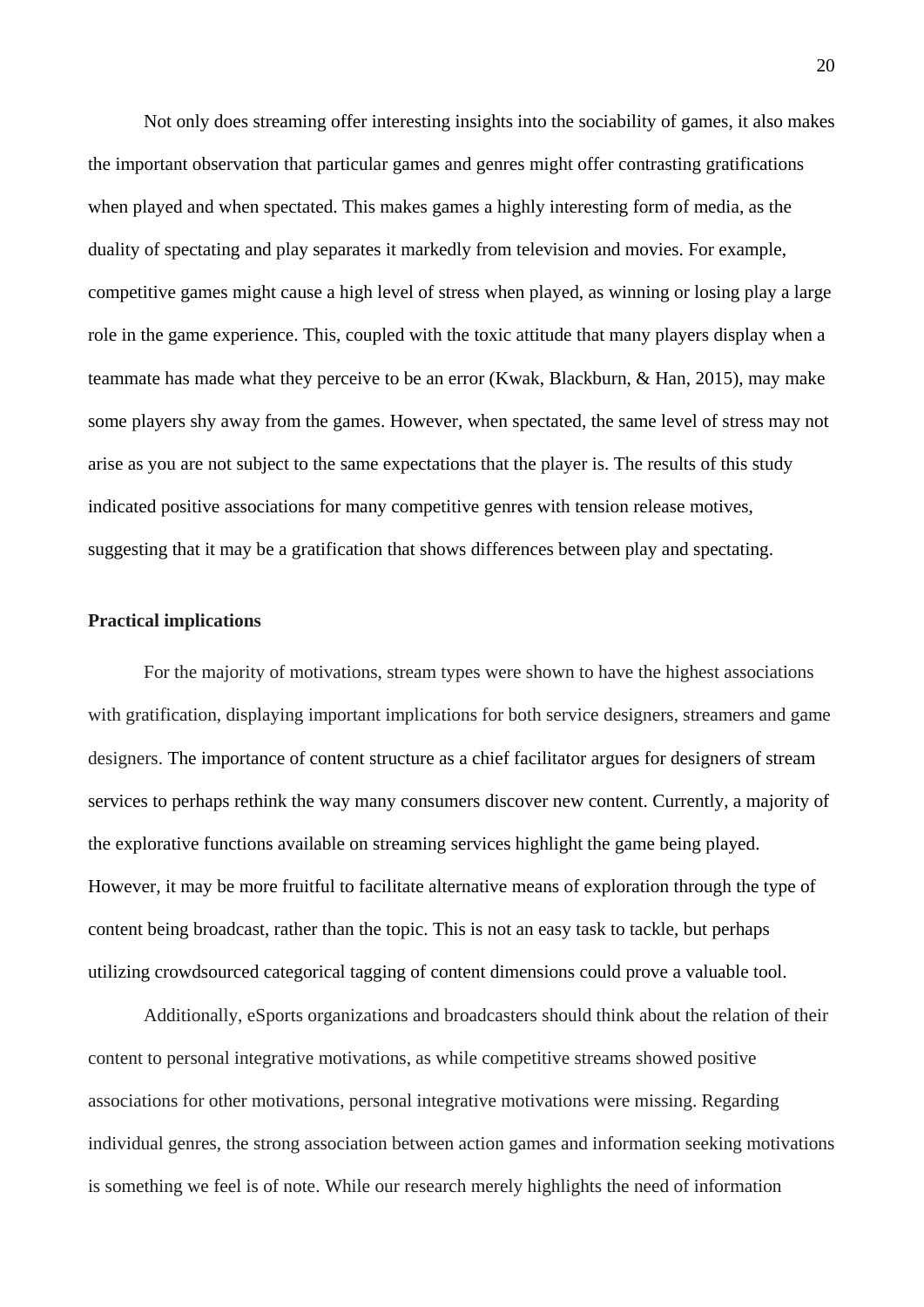seeking among action spectators, and does not directly link this to purchasing, previous studies have shown the impact that video game streams have had on game sales (Hernandez, 2016).

The findings also provide game developers with a better perspective on the spectating habits and motivations of their target audiences. Although the streaming and spectating culture naturally calls for cinematic game experiences, there are other important factors for game developers to consider. The streaming and spectating culture is heavily social and interactive, and can be utilized in game development by offering ways to better integrate streaming activities within the game though user-generated content sharing services, chats and integrated tournament structures. Usergenerated game content can also be a useful promotional and information tool for game developers, which can be utilised and embraced within the game development process.

#### **Limitations and future research**

As the dataset used in this study was collected through an online survey, where respondents are self-selected and data self-reported, this naturally poses some limitations for the study. Selfselected respondents may be more active users of streaming service than the average user, and hence the results are skewed towards the highly active population of service users. Furthermore, even though the sample size is adequate in all statistical senses, and also large in the context of streaming research, it still sets some constraints. Many of the genres represented in this study are not very popular, and hence quite a small percentage of respondents reported watching them. Should we wish to paint a more in-depth picture of the smaller genres, such as rhythm or sports games, a separate study should be aimed specifically at spectators of these genres. It should also be noted that our interpretation of the genres represented in this research may be subject to discussion, and that respondents may potentially interpret these genres differently. It may have been beneficial, therefore, to collect additional information about individual game titles.

We chose to employ the UG approach to studying the subject of video game streaming genres and stream types, as we considered it to be abstract enough to build an informed image of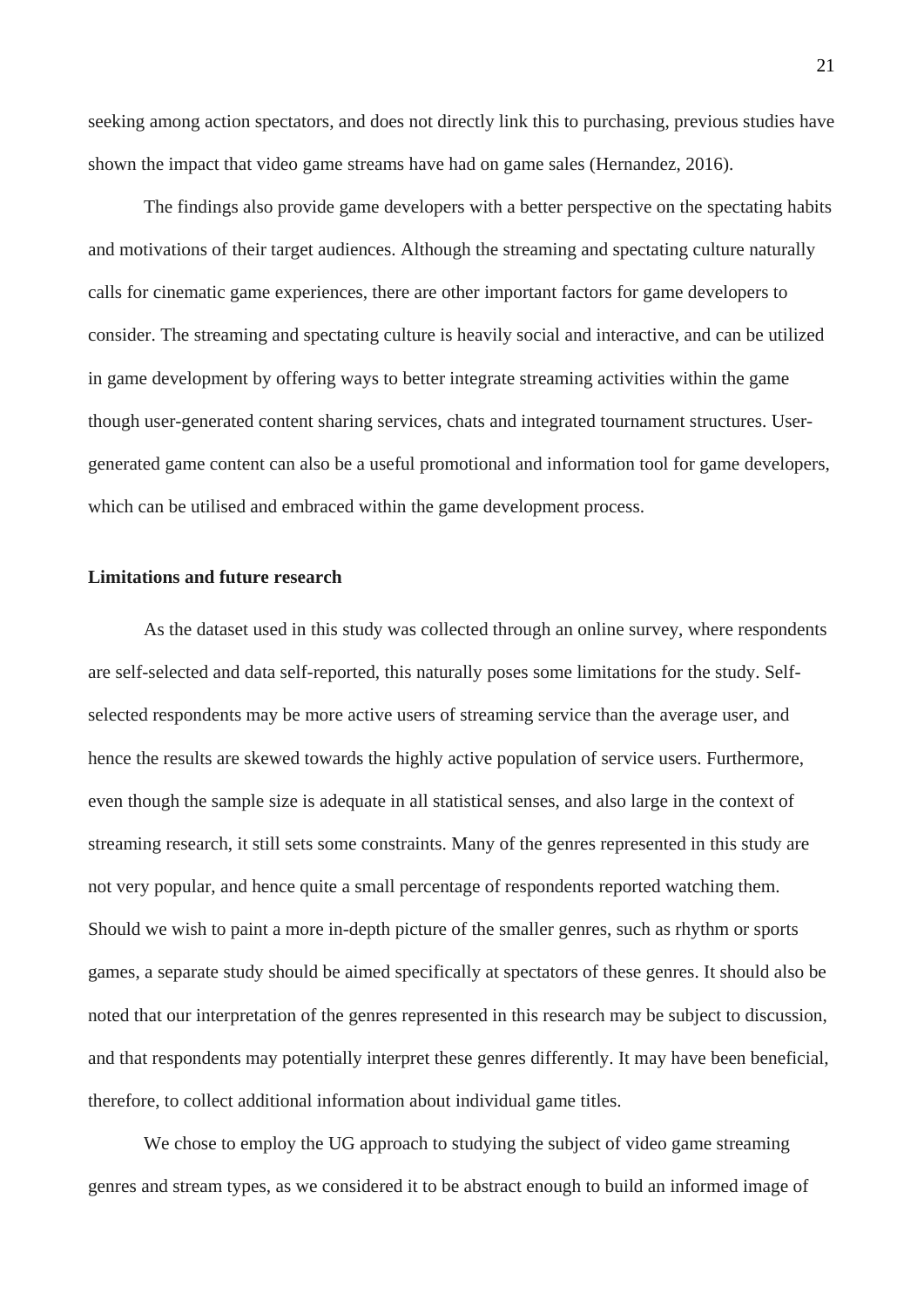the phenomenon. This was particularly apt as there has not yet been much research on the subject, however, we do acknowledge the value of having scales developed specifically for this context. Hence one limitation of this study may be that the six motivations studied here do not cover all the motivations for spectating.

As mentioned, the importance of stream types is a phenomenon that might be worth studying in additional contexts. For example, on YouTube, videos are commonly classified and found by what the core of the content is about, rather than the overall mood or structure of the video. Even though the specifics might be different, it would be highly interesting to see how the types of content used in this study would impact viewership within the context of YouTube.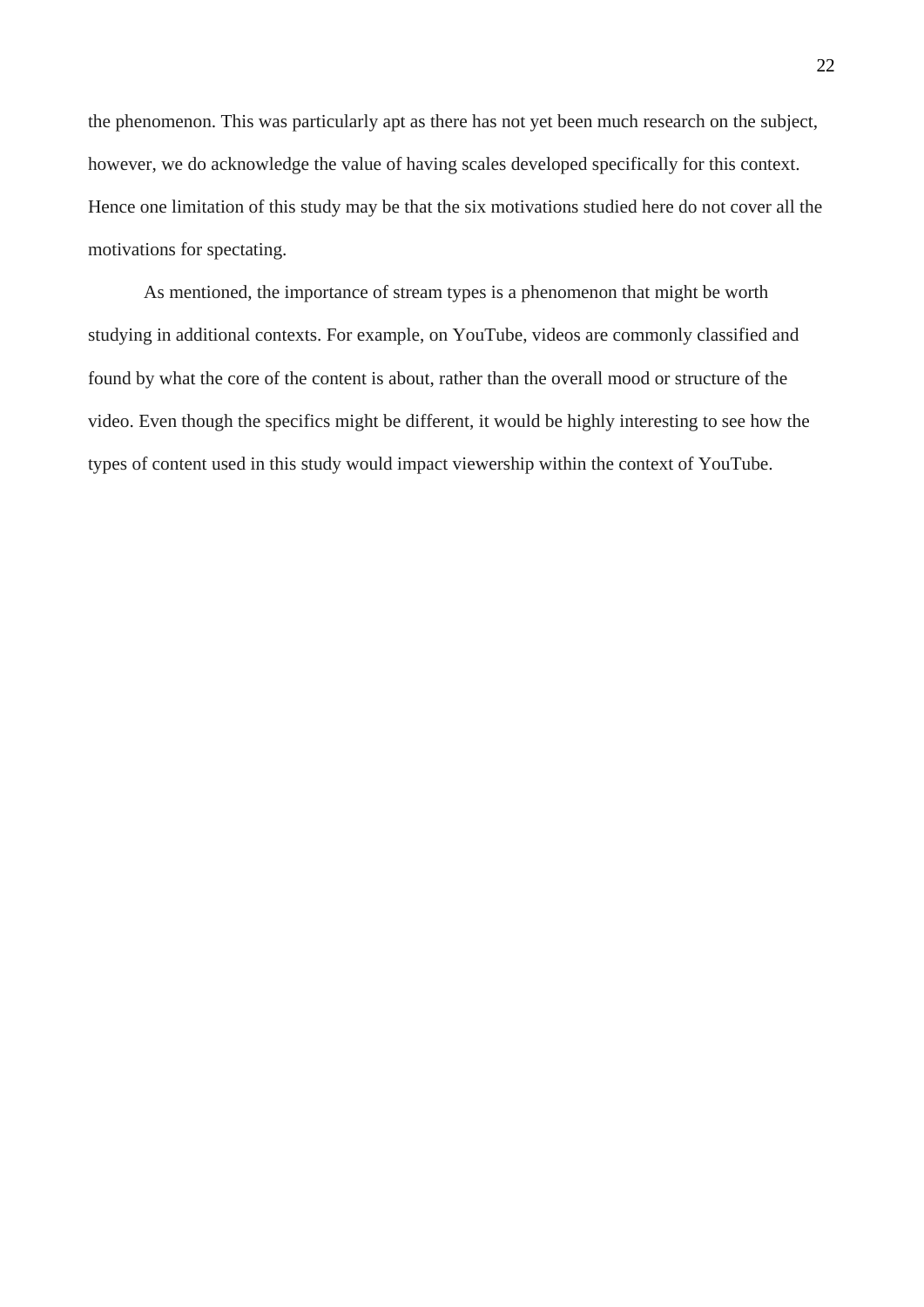#### **References**

Aarseth, E. (2004). Genre trouble. *Electronic book review*, *3*.

- Altman, R. (1984). A Semantic/Syntactic Approach To Film Genre. *Cinema Journal*, *23*(3), 6-18.
- Apperley, T. H. (2006). Genre and game studies: Toward a critical approach to video game genres. *Simulation & Gaming*, *37*(1), 6-23.
- Arsenault, D. (2009). Video game genre, evolution and innovation. *Eludamos. Journal for Computer Game Culture*, *3*(2), 149-176.
- Beentjes, J. W., Koolstra, C. M., & van der Voort, T. H. (1996). Combining background media with doing homework: Incidence of background media use and perceived effects. *Communication Education, 45*(1), 59-72.
- Belleflamme, P., Lambert, T., & Schwienbacher, A. (2014). Crowdfunding: Tapping the right crowd. *Journal of Business Venturing, 29*(5), 585-609.
- Cha, J. (2014). Usage of video sharing websites: Drivers and barriers. *Telematics and Informatics, 31*, 16-26.
- Cha, M., Kwak, H., Rodriguez, P., Ahn, Y. Y., & Moon, S. (2007). I tube, you tube, everybody tubes: analyzing the world's largest user generated content video system. In *Proceedings of the 7th ACM SIGCOMM conference on Internet measurement* (pp. 1-14). ACM.
- Chavis, D. M., Lee, K. S., & Acosta, J. D. (2008). The sense of community (SCI) revised: The reliability and validity of the SCI-2. *2nd international community psychology conference*. Lisbon.
- Chandler, D. (1997). An introduction to genre theory. *The Media and Communications Studies Site*.
- Chen, G. M. (2011). Tweet this: A uses and gratifications perspective on how active Twitter use gratifies a need to connect with others. Computers in Human Behavior, 27, 755-762.
- Cheung, G. and Huang, J. (2011). Starcraft from the stands: Understanding the game spectator. In *Proceedings of the 2011 Annual Conference on Human Factors in computing systems (CHI'11)*. ACM, New York, NY, USA, 763-772.
- Chiang, H.-S., & Hsiao, K.-L. (2014). YouTube stickiness: the needs, personal, and environmental perspective. *Internet Research, 25*(1), 85-106.
- Chin, W. W. (1988). The partial least squares approach for structural equation modeling. In G. A. Marcoulides, *Modern Methods for Business Research* (pp. 295-336). Lawrence Erlbaum Associates.
- Clearwater, D. (2011). What defines video game genre? Thinking about genre study after the great divide. *Loading...*, *5*(8).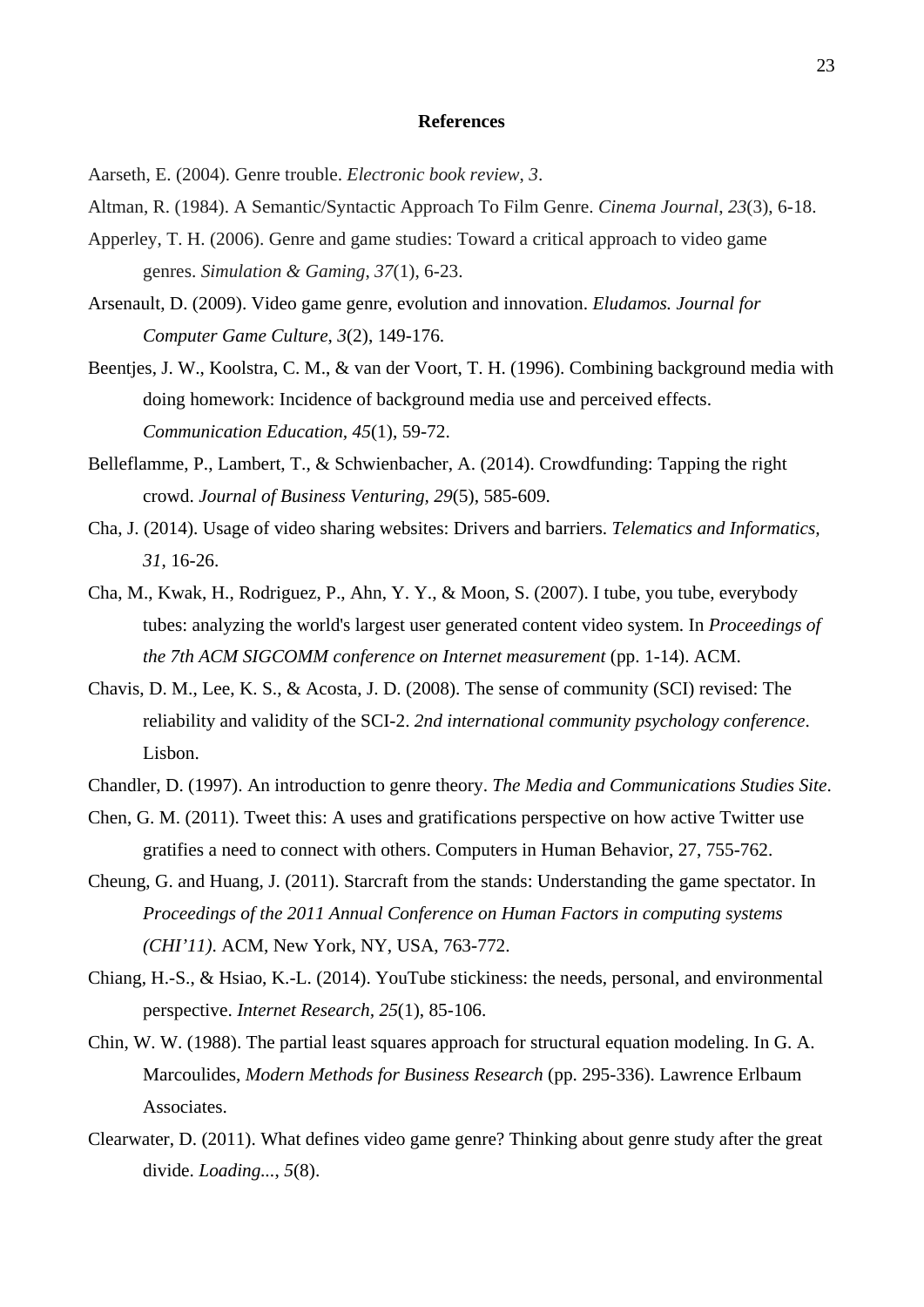- Courtois, C., Mechant, P., De Marez, L., & Verleye, G. (2009). Gratifications and Seeding Behavior of Online Adolescents. *Journal of Computer-Mediated Communication, 15*, 109- 137.
- Dor, S. (2014). A history of real-time strategy gameplay from decryption to prediction: Introducing the actional statement. In History of Games International Conference Proceedings (Therrien, C., Lowood, H. & Picard, M., eds.). Montreal, Canada: Kinephanos.
- Ebersole, S. & Woods, R. (2007). Motivations for viewing reality television: A uses and gratifications analysis. *Southwestern Mass Communication Journal, 23*(1), 23-42.
- Elson, M., & Ferguson, C. J. (2014). Twenty-five years of research on violence in digital games and aggression. *European Psychologist*.
- Elverdam, C., & Aarseth, E. (2007). Game classification and game design construction through critical analysis. *Games and Culture*, *2*(1), 3-22.
- Faisal, A., & Peltoniemi, M. (2015). Establishing video game genres using data-driven modeling and product databases. *Games and Culture*.
- Ferguson, D. A., & Perse, E. M. (2000). The World Wide Web as a functional alternative to television. Journal of Broadcasting & Electronic Media, 4 (2), 155-174.
- Fornell, C., & Larcker, D. F. (1981). Evaluating structural equation models with unobservable variables and measurement error*. Journal of Marketing Research, 18*(1), 39-50.
- Frye, N. (2015). *Anatomy of criticism*. Princeton, NJ: Princeton University Press.
- Gantz, W. (1981). An exploration of viewing motives and behaviors associated with television sports. Journal of Broadcasting, 12, 263–275.
- Gee, J. (2015). *Social linguistics and literacies: Ideology in discourses*. London: Routledge.
- Giddens, A. (1984). *The constitution of society: Outline of the theory of structuration*. Univ of California Press.
- Hamari, J., & Keronen, L. (2017). Why do people play games? A Meta-Analysis. International Journal of Information Management, 37(3), 125-141. DOI: 10.1016/j.ijinfomgt.2017.01.006
- Hamari, J., & Sjöblom, M. (2017). What is eSports and why do people watch it? *Internet Research, 27*(2). DOI: 10.1108/IntR-04-2016-0085.
- Hamari, J., Sjöklint, M., & Ukkonen, A. (2016). The sharing economy: Why people participate in collaborative consumption*. Journal of the Association for Information Science and Technology, 67*(9), 2047-2059.
- Hamilton, W. A., Garretson, O., & Kerne, A. (2014). Streaming on twitch: fostering participatory communities of play within live mixed media. In *Proceedings of the SIGCHI Conference on Human Factors in Computing Systems* (pp. 1315-1324). ACM.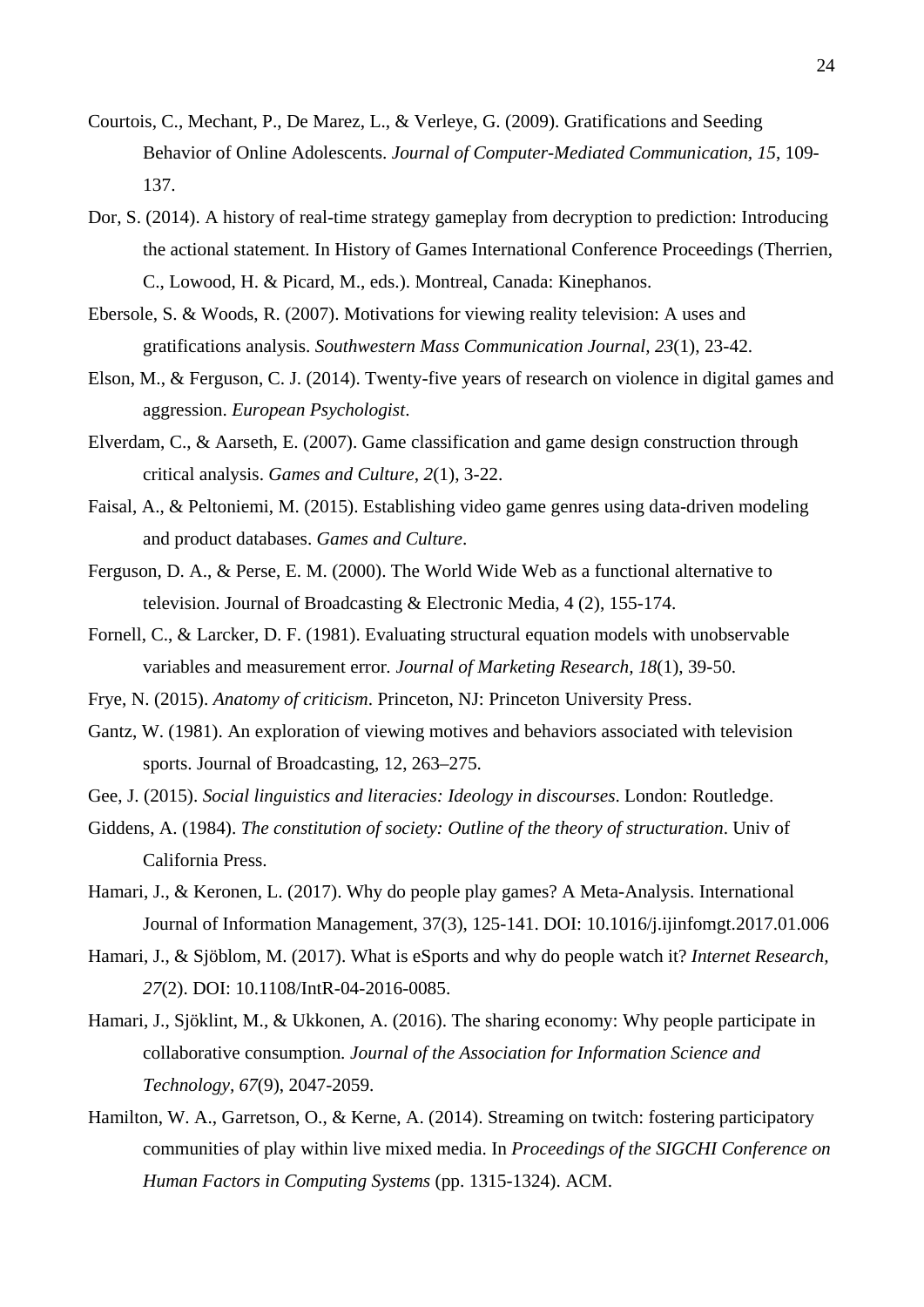- Hanson, G., & Haridakis, P. (2008). YouTube Users Watching and Sharing the News: A Uses and Gratifications Approach*. The Journal of Electronic Publishing, 11*(3).
- Haridakis, P., & Hanson, G. (2009). Social interaction and co-viewing with YouTube: Blending mass communication reception and social connection*. Journal of Broadcasting & Electronic Media, 53*(2), 317-335.
- Heeter, C. (1985). Program selection with abundance of choice. *Human Communication Research, 12*(1), 126-152.
- Hernandez, B., Montaner, T., Sese, F. J., & Urquizu, P. (2011). The role of social motivations in elearning: How do they affect usage and success of ICT interactive tools? *Computers in Human Behavior, 6*, 2224-2232.
- Hernandez, D. (2016, July 13th). Game Creator Success on Twitch: Hard Numbers. Retrieved October 6<sup>th</sup> 2016, from Twitch: https://blog.twitch.tv/https-blog-twitch-tv-game-creatorsuccess-on-twitch-hard-numbers-688154815817.
- Howe, J. (2006). The rise of crowdsourcing. *Wired magazine, 14*(6), 1-4.
- Irani, L. (2015) The Cultural Work of Microwork. *New Media & Society, 17*(5), 720-739.
- Ishii, K. (2006). Implications of Mobility: The Uses of Personal Communication Media in Everyday Life. *Journal of Communication, 56*(2), 346-365.
- Jansz, J., & Martens, L. (2005). Gaming at a LAN event: the social context of playing video games. *New Media & Society, 7*(3), 333–355.
- Jansz, J., & Tanis, M. (2007). Appeal of playing online first person shooter games. *CyberPsychology & Behavior, 10*(1), 133-136.
- Järvinen, A. (2003). Games without frontiers. *Unpublished Ph. D. manuscript*.
- Jöreskog, K. G., & Sörbom, D. (1996). *LISREL 8: User's reference guide*. Scientific Software International.
- Katz, E., Blumler, J. G., & Gurevitch, M. (1973). Uses and Gratifications Research. *The Public Opinion Quarterly, 37*(4), 509-523.
- Katz, E., Gurevitch, M., & Haas, H. (1973). On the Use of the Mass Media for Important Things. *American Sociological Review, 38*(2), 164-181.
- Kaytoue, M., Silva, A., Cerf, L., Meira, W. J., & Raïssi, C. (2012). Watch me Playing, I am a Professional: a First Study on Video Game Live Streaming. *WWW '12 Companion Proceedings of the 21st international conference companion on World Wide Web* (pp. 1181- 1188). New York: ACM.

King, G., & Krzywinska, T. (2002). *Screenplay: cinema/videogames/interfaces*. Wallflower Press.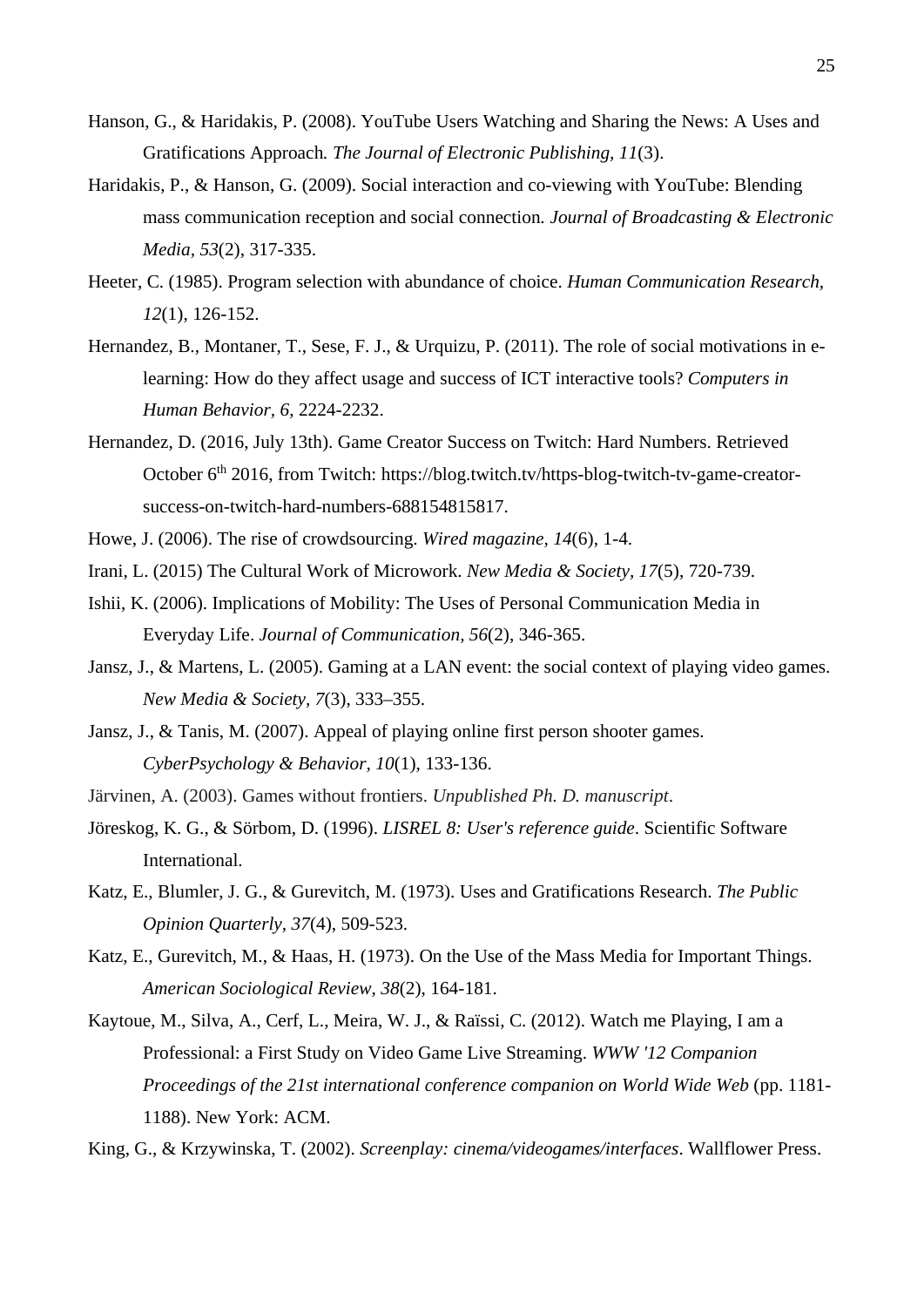- Krcmar, M., & Greene, K. (1999). Predicting Exposure to and Uses of Television Violence. *Journal of Communication, 49*(3), 24-45.
- Kwak, H., Blackburn, J., & Han, S. (2015). Exploring cyberbullying and other toxic behavior in team competition online games. In (CHI'15) *Proceedings of the 33rd Annual ACM Conference on Human Factors in Computing Systems* (pp. 3739-3748). ACM.
- Lee, J. H., Karlova, N., Clarke, R. I., Thornton, K., & Perti, A. (2014). Facet analysis of video game genres. In *iConference 2014 Proceedings*, 125-139.
- McLuhan, M. (1964). *Understanding media: The extensions of man*. New York: McGraw-Hill.
- McLuhan, M., & McLuhan, E. (1988). *The laws of media: The new science*. Toronto: University of Toronto Press.
- Mollick, E. (2014). The dynamics of crowdfunding: An exploratory study. *Journal of Business Venturing, 29*(1), 1-16.
- Morschheuser, B., Hamari, J., & Koivisto, J. (2016). Gamification in crowdsourcing: A review. In *Proceedings of the 49th Annual Hawaii International Conference on System Sciences (HICSS)*, Hawaii, USA.
- Mäyrä, F., Karvinen, J., & Ermi, L. (2016). Pelaajabarometri 2015 Lajityyppien suosio. Retrieved October 27th, 2016, from: https://tampub.uta.fi/handle/10024/99003
- Needleman, S. E. (2015, January 29). Twitch's Viewers Reach 100 Million a Month. Retrieved June 6th, 2016, from The Wall Street Journal:
	- http://blogs.wsj.com/digits/2015/01/29/twitchs-viewers-reach-100-million-a-month/
- Newman, J. (2004). *Videogames*. New York: Routledge.
- Newzoo. (2016). Most watched games on Twitch. Retrieved August 20th, 2016, from Newzoo: https://newzoo.com/insights/rankings/top-games-twitch/
- Nunnally, J. C. (1978). *Psychometric Theory*. New York: McGraw-Hill.
- Pai, P., & Arnott, D. C. (2013). User adoption of social networking sites: Eliciting uses and gratifications through a means–end approach. Computers in Human Behavior, 29, 1039- 1053.
- Papacharissi, Z., & Mendelson, A. (2010). 12 Toward a new (er) sociability: uses, gratifications and social capital on Facebook. In S. Papathanassopoulos, *Media perspectives for the 21st century* (pp. 212-230). Routledge.
- Papacharissi, Z., & Rubin, A. M. (2000). Predictors of Internet use. *Journal of Broadcasting & Electronic Media, 44*(2), 175-196.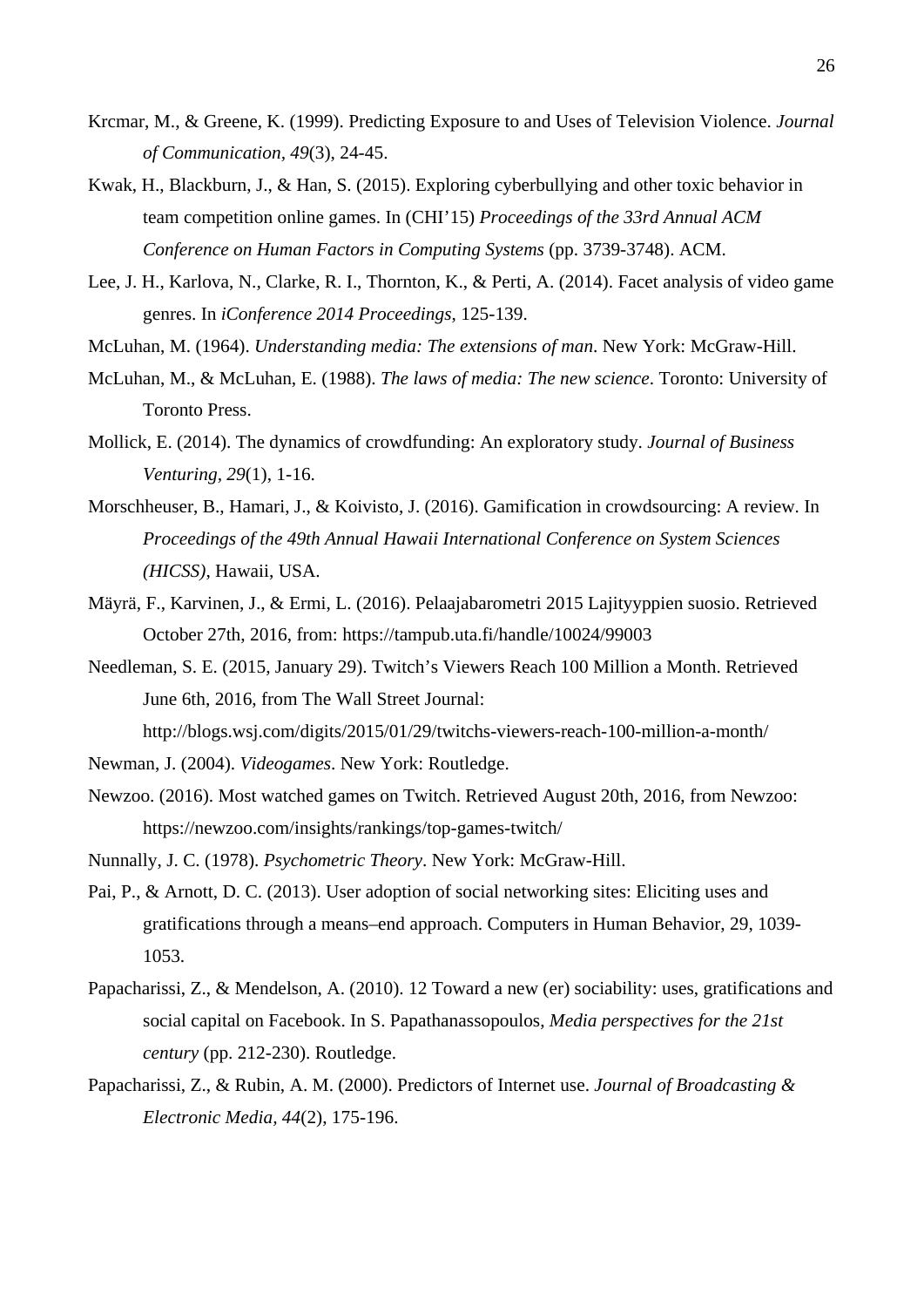- Pool, M. M., Koolstra, C. M., & van der Voort, T. H. (2003). The impact of background radio and television on high school students' homework performance. *Journal of Communication, 53*(1), 74-87.
- Quandt, T., van Looy, J., Vogelgesang, J., Elson, M., Ivory, J. D., Consalvo, M., & Mäyrä, F. (2015). Digital games research: a survey study on an emerging field and its prevalent debates. *Journal of Communication, 65*(6), 975-996.
- Quantcast. (2016). Twitch.tv Traffic and Demographics. Retrieved November 15<sup>th</sup> from: https://www.quantcast.com/twitch.tv#/demographicsCard
- Raney, A. A. (2006). Why we watch and enjoy mediated sports. In A. A. Raney & J. Bryant (Eds.). Handbook of sports and media (pp. 313-329). Mahwah, NJ: Erlbaum.
- Reagan, J. (1996). The "repertoire"; of information sources. *Journal of Broadcasting & Electronic Media, 40*(1), 112-121.
- Ringle, C.M., Wende, S., & Will, A. (2005). *SmartPLS 2.0*. Hamburg. [www.smartpls.de.](http://www.smartpls.de/)
- Rubin, A. M. (1981). An examination of television viewing motivations, *Communication Research, 8*, 141-165.
- Rubin, A. M., & Perse, E. (1987). Audience activity and television news gratifications, *Communication Research, 14*(1), 58-84.
- Ruggiero, T. E. (2000). Uses and Gratifications Theory in the 21st Century. *Mass Communication & Society, 3*(1), 3-37.
- Schmitt, K. L., Woolf, K. D., & Anderson, D. R. (2003). Viewing the Viewers: Viewing Behaviors by Children and Adults During Television Programs and Commercials. *Journal of Communication, 53*(2), 265-281.
- Scholz, T. M. (2012). New Broadcasting Ways In IPTV The Case of the Starcraft Broadcasting Scene. *World Media Economics & Management Conference*.
- Shao, G. (2009). Understanding the appeal of user-generated media: a uses and gratification perspective. *Internet Research, 19*(1), 7-25.
- Sherry, J. L., Lucas, K., Greenberg, B. S., & Lachlan, K. (2006). Video Game Uses and Gratifications as Predictors of Use and Game Preference. In P. Vorderer, & J. Bryant, *Playing Video Games: Motives, Responses, and Consequences* (pp. 213-224).
- Sjöblom, M. & Hamari, J. (2017). Why do people watch others play video games? An empirical study on the motivations of Twitch users. *Computers in Human Behaviour*, DOI: 10.1016/j.chb.2016.10.019.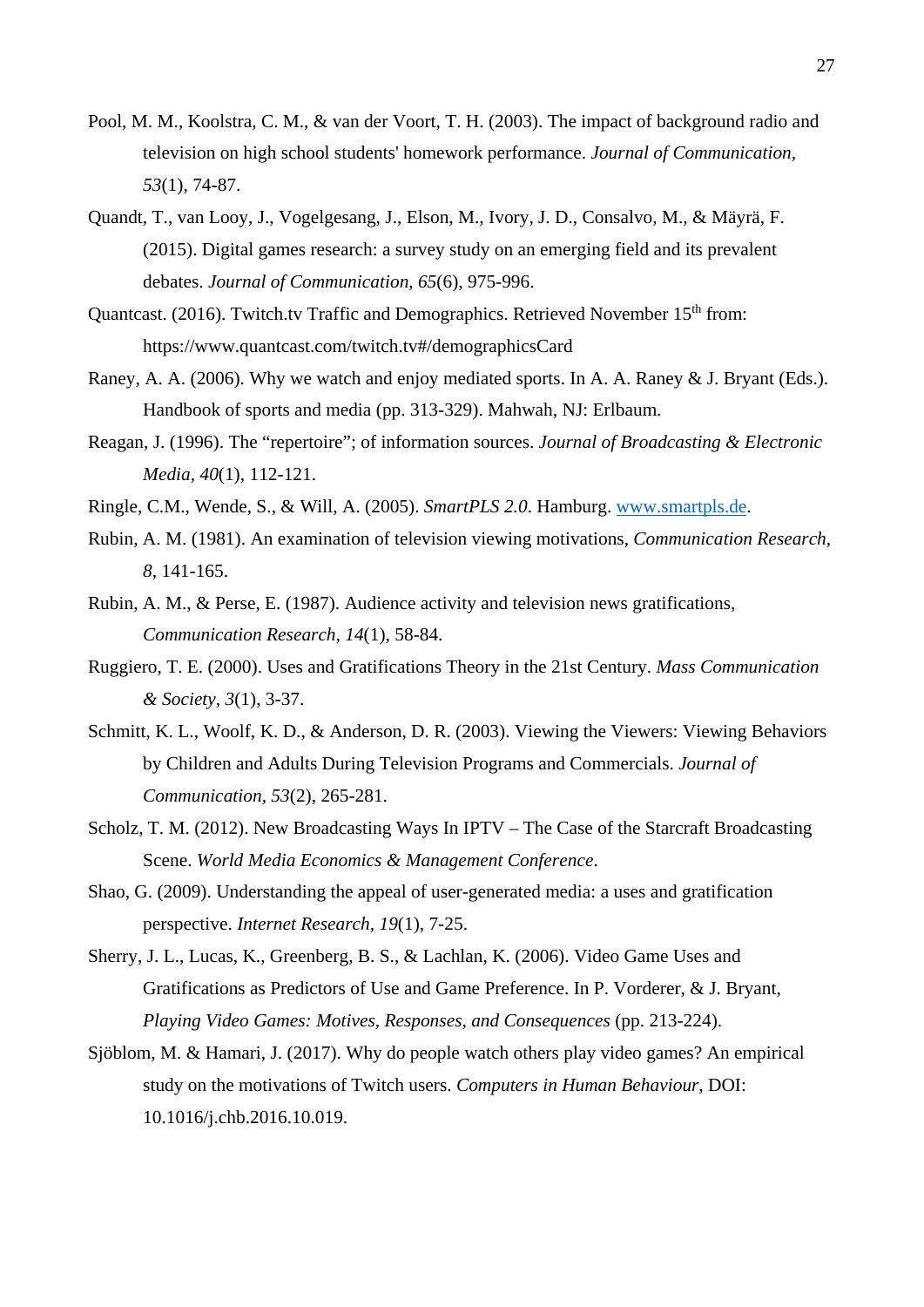- Smock, A. D., Ellison, N. B., Lampe, C., & Wohn, D. Y. (2011). Facebook as a toolkit: A uses and gratification approach to unbundling feature use. *Computers in Human Behavior, 27*(6), 2322-2329.
- Stam, R., & Miller, T. (1999). *Film theory*. Hoboken, NJ: Blackwell Publishers.
- Sundararajan, A. (2016). *The Sharing Economy: The End of Employment and the Rise of Crowd-Based Capitalism*. MIT Press.
- Taylor, T.L. (2012). *Raising the Stakes: E-sports and the professionalization of computer gaming*. MIT Press, MA.
- Twitch. (2016). 2015 Retrospective. Retrieved August 20<sup>th</sup>, 2016, from Twitch: https://www.twitch.tv/year/2015
- van der Heijden, H. (2004). User acceptance of hedonic information systems. *MIS Quarterly*, 695- 704.
- van Rees, K., & van Eijck, K. (2003). Media repertoires of selective audiences: The impact of status, gender, and age on media use. *Poetics, 31*(5), 465-490.
- Venkatesh, V. (2000). Determinants of perceived ease of use: Integrating control, intrinsic motivation, and emotion into the technology acceptance model. *Information systems research, 11*(4), 342-365.
- Wang, Z., & Tchernev, J. M. (2012). The ''Myth'' of Media Multitasking: Reciprocal Dynamics of Media Multitasking, Personal Needs, and Gratifications*. Journal of Communication, 62*(3), 493-513.
- Weiss, T., & Schiele, S. (2013). Virtual worlds in competitive contexts: Analyzing eSports consumer needs. *Electronic Markets, 23*(4), 307-316.
- West, R. L., & Turner, L. H. (2010). *Introducing Communication Theory: Analysis and Application.* Boston, MA: McGraw-Hill.
- Westmyer, S.A., DiCioccio, R.L., Rubin, R.B. (1998). Appropriateness and effectiveness of communication channels in competent interpersonal communication. Journal of Communication, 48 (3), 27–48.
- Whiting, A., & Williams, D. (2013). Why people use social media: a uses and gratifications approach. *Qualitative Market Research: An International Journal, 16*(4), 362-369.
- Williams, C. (2006). Genre Matters: Response. *Victorian Studies*, *48*(2), 295-304.
- Williams, D., Yee, N., & Caplan, S. E. (2008). Who plays, how much, and why? Debunking the stereotypical gamer profile. *Journal of Computer‐Mediated Communication, 13*(4), 993- 1018.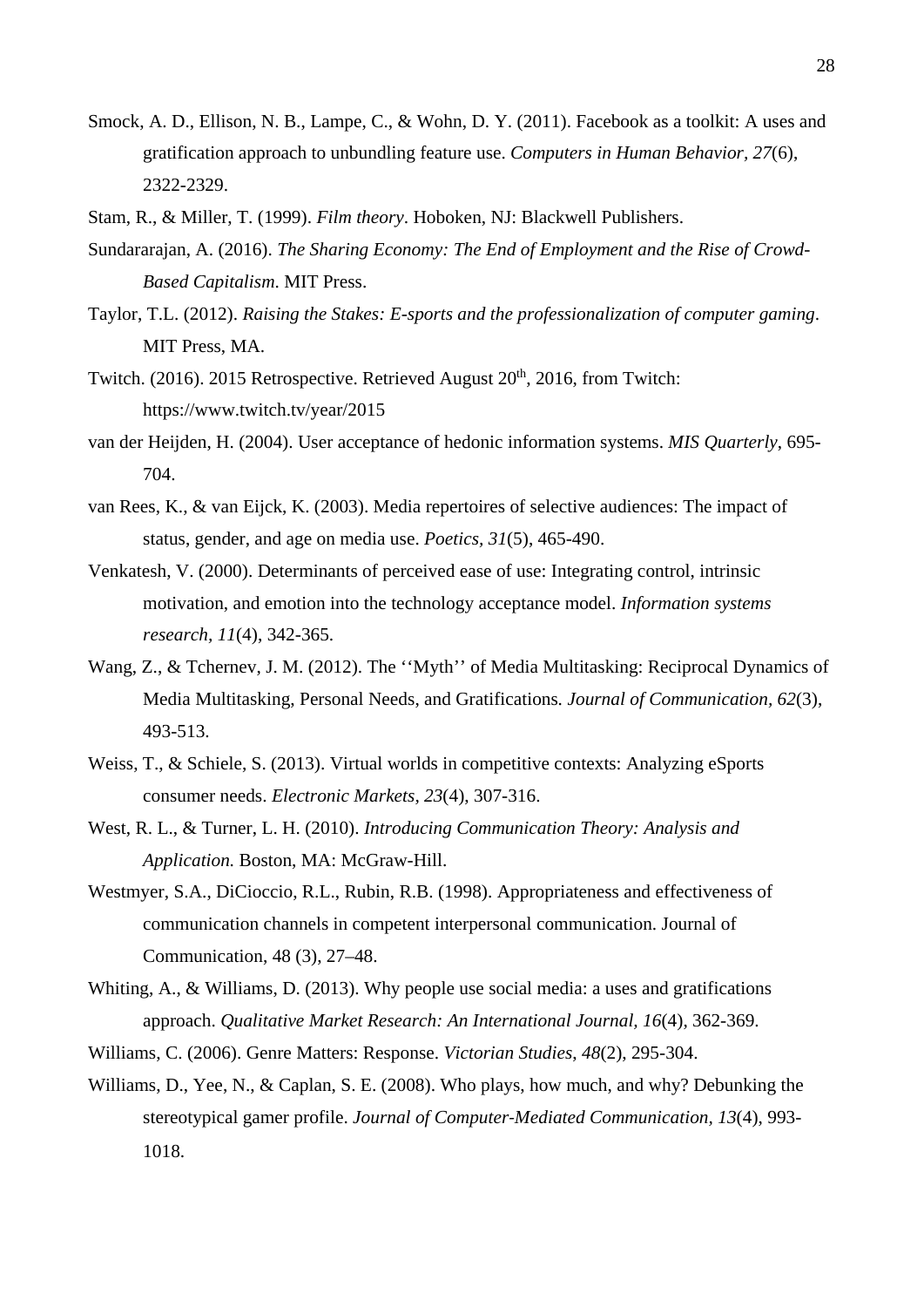Wolf, M. J. (2001). Genre and the video game. *The medium of the video game*, 113-134. University of Texas Press.

Yee, N. (2006). Motivations for play in online games. *CyberPsychology & Behavior, 9*(6), 772-775.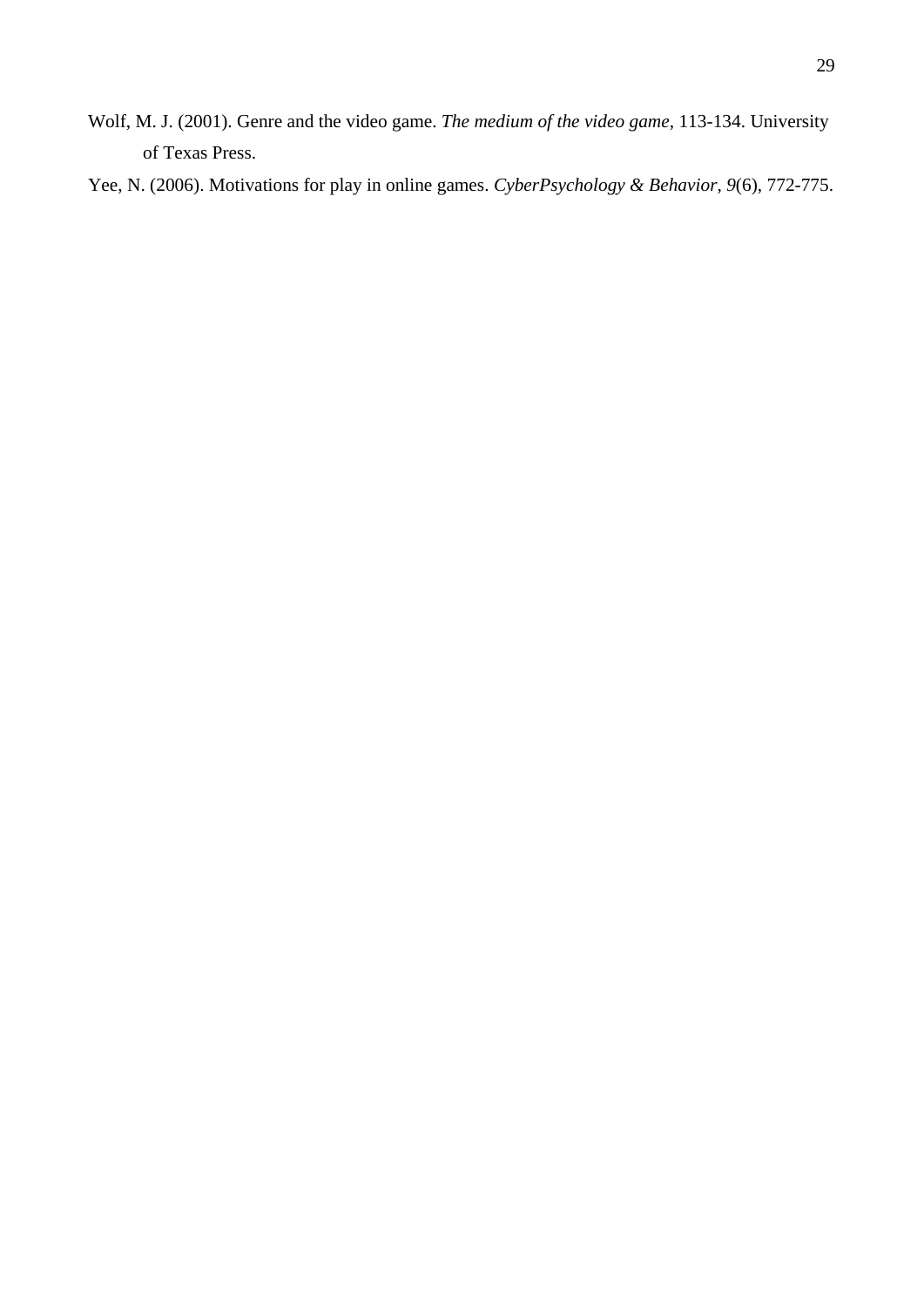| <b>Factor</b> (unit) |                 | <b>Value</b> | <b>Factor</b> (unit) |                 | <b>Value</b> |
|----------------------|-----------------|--------------|----------------------|-----------------|--------------|
| Gender $(\%)$        | Male            | 92.3%        | Employment $(\%)$    | Student         | 57.12%       |
|                      | Female          | 7.7%         |                      | Full-time       | 22.45%       |
| Age (years)          | Average         | 22.94        |                      | Part-time       | 8.49%        |
|                      | Median          | 22.00        |                      | Unemployed      | 10.31%       |
|                      | <b>SD</b>       | 5.87         | Income $(\$)$        | $<$ 10 000      | 56.48%       |
| Education $(\%)$     | None            | 0.18%        |                      | 10 000 - 29 999 | 21.81%       |
|                      | Primary level   | 8.67%        |                      | 30 000 - 49 999 | 11.41%       |
|                      | Secondary level | 52.19%       |                      | 50 000 - 69 999 | 5.11%        |
|                      | Upper level     | 38.96%       |                      | 70 000 - 89 000 | 2.10%        |
|                      |                 |              |                      | 90 000 up       | 3.10%        |

# **Table 1 Demographic distribution of survey**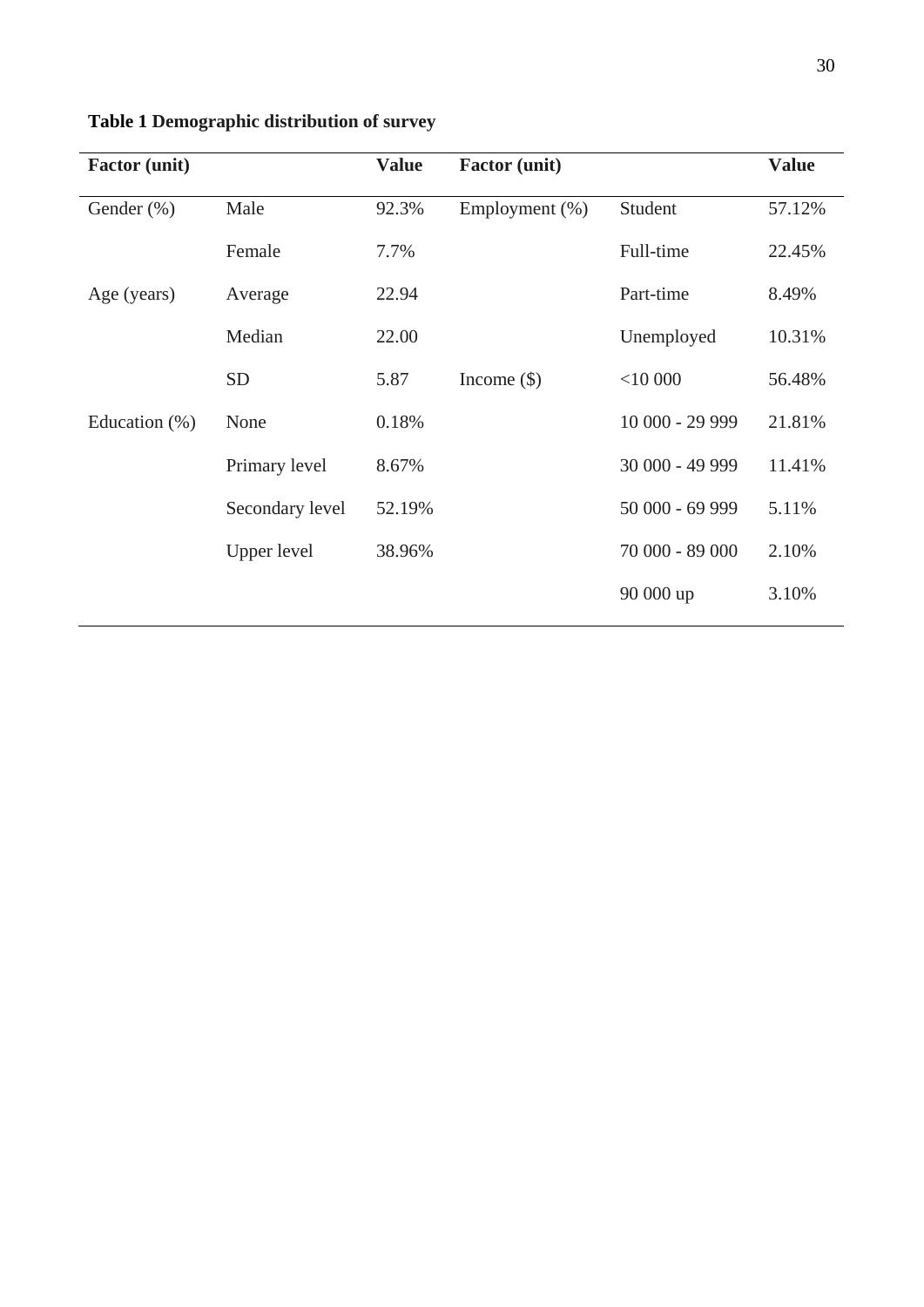| <b>Stream type</b> | <b>Description</b>                                              | <b>Remarks about (typical) games</b>   |
|--------------------|-----------------------------------------------------------------|----------------------------------------|
| Competitive        | Competitive matchmaking, eSports tournament & matches           | Most titles are well established, for  |
|                    |                                                                 | example Hearthstone, League of         |
|                    |                                                                 | Legends, Counter-Strike                |
| Let's Play         | The streamer plays a game from start, often to finish. The aim  | A very wide variety of games can be    |
|                    | is commonly to simulate the experience the average consumer     | played this way, most often single     |
|                    | has when purchasing a game and starting to play it.             | player games.                          |
| Casual             | No strict structure or aim, relatively explorative. Commentary  | No particular limitation on the types  |
|                    | and gameplay may focus, and adapt to, the discussion forming    | of games commonly streamed.            |
|                    | around the stream.                                              |                                        |
| Speedruns          | Player attempts to complete a game as quickly as possible,      | Speedruns are often of classic games   |
|                    | optionally with additional restraints. Speedrunning differs     | that attained a type of cult status    |
|                    | from eSports as a competitive endeavour in that goals are self- | within the speedrun community.         |
|                    | imposed and the played does not directly compete against        |                                        |
|                    | other players.                                                  |                                        |
| Talkshows          | One or several people discuss topics centred around a           | Most commonly focus on an              |
|                    | particular game, or video game culture. Stream heavily          | individual, very popular game, such    |
|                    | focused on the interaction between the streamer and the         | as an eSports title. Alternatively can |
|                    | audiences and discussion is encouraged.                         | be more of a generalist show,          |
|                    |                                                                 | perhaps covering new releases.         |
| How to play        | The streamer plays a game in an instructive/demonstrative       | No particular limitation on the types  |
|                    | manner, as to teach viewers the strategies and intricacies of   | of games commonly streamed.            |
|                    | the game they are playing.                                      |                                        |
| Reviews            | Streamer gives a concise review of a game. Reviews provide      | No particular limitation on the types  |
|                    | an analytical and sometimes also critical approach to the       | of games commonly streamed.            |
|                    | game.                                                           | Reviews often feature relatively new   |
|                    |                                                                 | games.                                 |

# **Table 2 Video game stream types**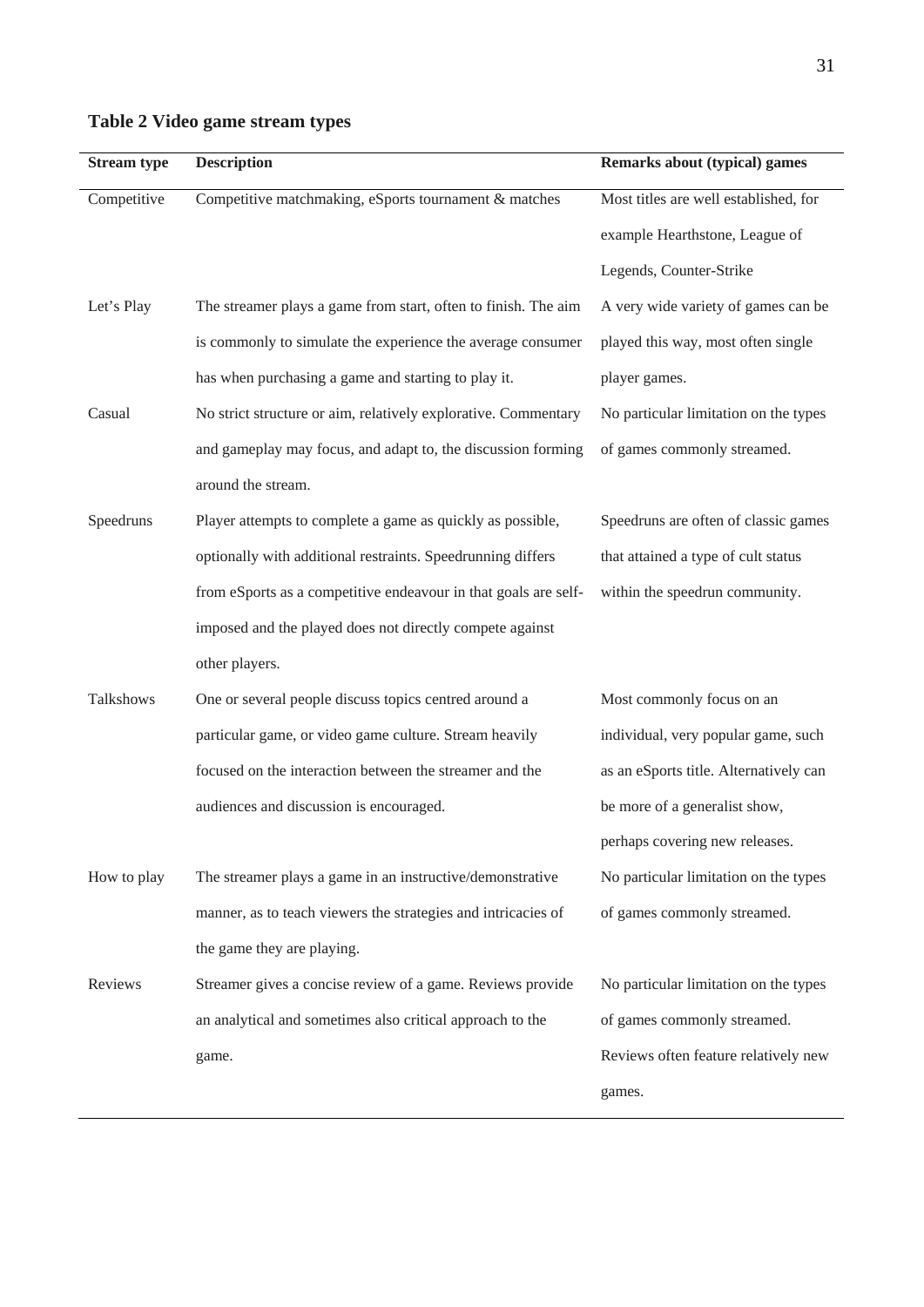|               | Model 1   |       |                 |              | Model 2   |              |                 |       | Model 3   |       |                 |       |  |
|---------------|-----------|-------|-----------------|--------------|-----------|--------------|-----------------|-------|-----------|-------|-----------------|-------|--|
|               | Affective |       | Tension release |              | Affective |              | Tension release |       | Affective |       | Tension release |       |  |
| $R^2$         | 0.160     |       | 0.178           |              | 0.221     |              | 0.252           |       | 0.248     |       | 0.273           |       |  |
|               | β         | p     | β               | $\mathbf{p}$ | β         | $\, {\bf p}$ | β               | p     | β         | p     | β               | p     |  |
| Action        | $0.125**$ | 0.000 | $0.152**$       | 0.000        |           |              |                 |       | $0.077*$  | 0.016 | $0.071*$        | 0.031 |  |
| <b>CCG</b>    | $0.154**$ | 0.000 | $0.166**$       | 0.000        |           |              |                 |       | $0.081*$  | 0.008 | $0.097**$       | 0.001 |  |
| Fighting      | 0.022     | 0.472 | 0.031           | 0.340        |           |              |                 |       | $-0.010$  | 0.750 | $-0.004$        | 0.911 |  |
| <b>FPS</b>    | $0.206**$ | 0.000 | $0.206**$       | 0.000        |           |              |                 |       | $0.061*$  | 0.046 | $0.080*$        | 0.010 |  |
| <b>MMO</b>    | 0.036     | 0.219 | 0.010           | 0.733        |           |              |                 |       | 0.015     | 0.610 | $-0.012$        | 0.690 |  |
| <b>MOBA</b>   | $0.177**$ | 0.000 | $0.227**$       | 0.000        |           |              |                 |       | 0.037     | 0.211 | $0.110**$       | 0.000 |  |
| Rhythm        | 0.039     | 0.159 | 0.045           | 0.094        |           |              |                 |       | 0.011     | 0.665 | 0.005           | 0.858 |  |
| <b>RPG</b>    | 0.047     | 0.125 | 0.003           | 0.919        |           |              |                 |       | $0.068*$  | 0.027 | 0.006           | 0.860 |  |
| <b>RTS</b>    | $-0.069*$ | 0.028 | $-0.054$        | 0.087        |           |              |                 |       | $-0.063*$ | 0.048 | $-0.054$        | 0.083 |  |
| Sandbox       | $0.095**$ | 0.001 | $0.083*$        | 0.004        |           |              |                 |       | $0.070*$  | 0.021 | 0.030           | 0.311 |  |
| <b>Sports</b> | $-0.014$  | 0.673 | $-0.004$        | 0.892        |           |              |                 |       | $-0.001$  | 0.972 | 0.004           | 0.893 |  |
| Casual        |           |       |                 |              | $0.279**$ | 0.000        | $0.293**$       | 0.000 | $0.232**$ | 0.000 | $0.245**$       | 0.000 |  |
| Competitive   |           |       |                 |              | $0.297**$ | 0.000        | $0.262**$       | 0.000 | $0.276**$ | 0.000 | $0.204**$       | 0.000 |  |
| How to play   |           |       |                 |              | 0.024     | 0.391        | 0.018           | 0.506 | 0.010     | 0.716 | $-0.002$        | 0.941 |  |
| Let's play    |           |       |                 |              | $0.088*$  | 0.003        | $0.153**$       | 0.000 | 0.038     | 0.227 | $0.128**$       | 0.000 |  |
| Review        |           |       |                 |              | 0.016     | 0.592        | $-0.041$        | 0.150 | $-0.005$  | 0.855 | $-0.047$        | 0.109 |  |
| Speedrun      |           |       |                 |              | $0.061*$  | 0.030        | $0.079*$        | 0.005 | 0.026     | 0.423 | 0.060           | 0.053 |  |
| Talkshow      |           |       |                 |              | 0.046     | 0.086        | $0.080*$        | 0.004 | 0.029     | 0.291 | $0.068*$        | 0.018 |  |

**Table 3 Regression analysis for affective and tension release motivations**

*Note: \* = p < 0.05, \*\* = p < 0.01*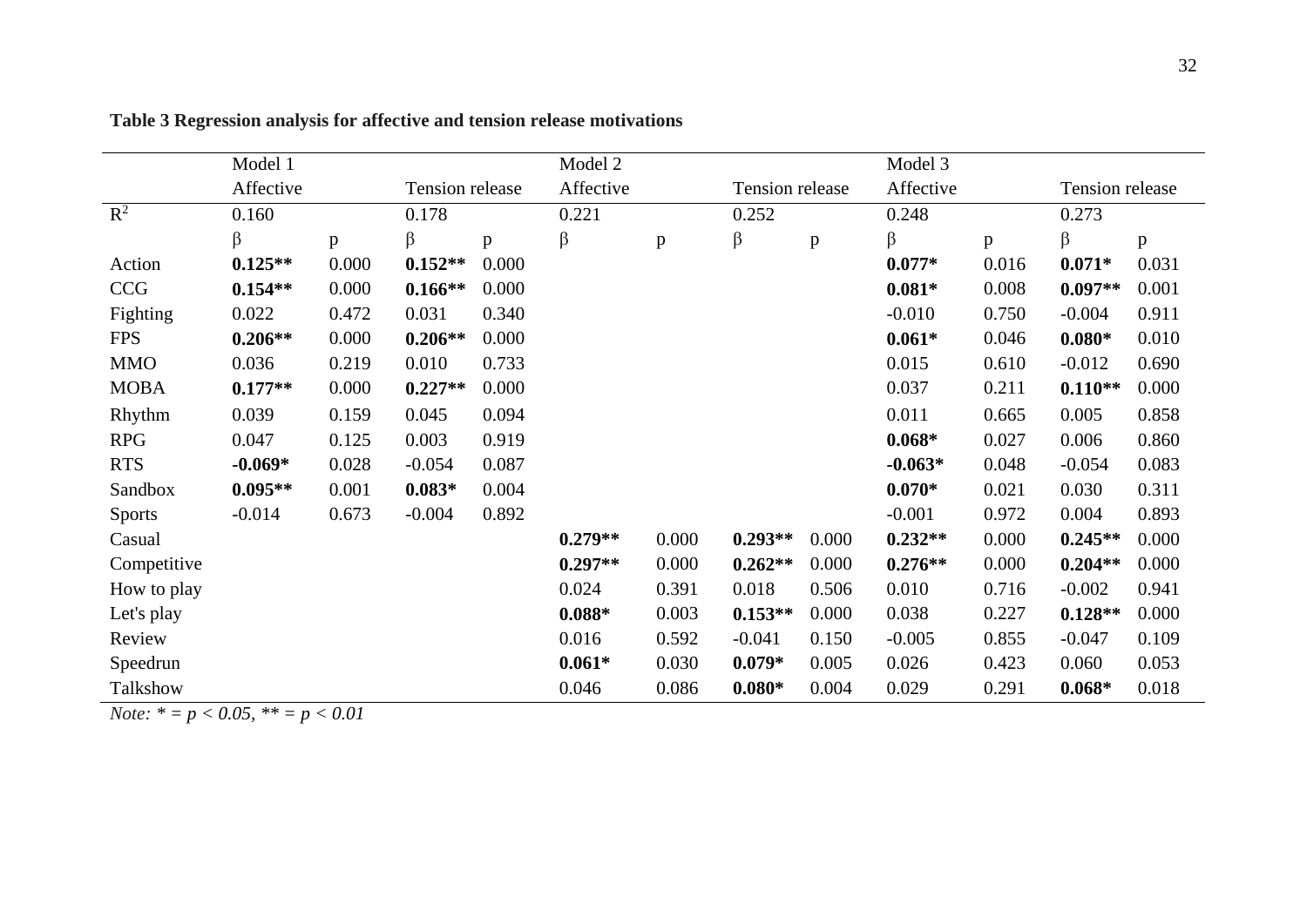|                | Model 1     |       |           |       | Model 2     |       |           |       | Model 3     |       |           |       |  |  |
|----------------|-------------|-------|-----------|-------|-------------|-------|-----------|-------|-------------|-------|-----------|-------|--|--|
|                | Information |       | Learning  |       | Information |       | Learning  |       | Information |       | Learning  |       |  |  |
| $\mathbb{R}^2$ | 0.160       |       | 0.094     |       | 0.221       |       | 0.168     |       | 0.304       |       | 0.179     |       |  |  |
|                | β           | p     | β         | p     | $\beta$     | p     | β         | p     | β           | p     | $\beta$   | p     |  |  |
| Action         | $0.265**$   | 0.000 | 0.009     | 0.807 |             |       |           |       | $0.162**$   | 0.000 | $-0.008$  | 0.834 |  |  |
| <b>CCG</b>     | 0.044       | 0.157 | $0.078*$  | 0.013 |             |       |           |       | 0.018       | 0.564 | 0.038     | 0.210 |  |  |
| Fighting       | 0.030       | 0.299 | 0.025     | 0.427 |             |       |           |       | 0.014       | 0.637 | $-0.008$  | 0.795 |  |  |
| <b>FPS</b>     | $0.068*$    | 0.024 | $0.166**$ | 0.000 |             |       |           |       | 0.036       | 0.258 | 0.045     | 0.183 |  |  |
| <b>MMO</b>     | 0.053       | 0.071 | $0.073*$  | 0.022 |             |       |           |       | 0.029       | 0.301 | 0.042     | 0.161 |  |  |
| <b>MOBA</b>    | $0.079*$    | 0.007 | $0.237**$ | 0.000 |             |       |           |       | 0.049       | 0.107 | $0.091*$  | 0.004 |  |  |
| Rhythm         | 0.049       | 0.068 | $-0.022$  | 0.476 |             |       |           |       | 0.018       | 0.517 | $-0.027$  | 0.345 |  |  |
| <b>RPG</b>     | $0.081*$    | 0.020 | 0.004     | 0.916 |             |       |           |       | 0.044       | 0.195 | 0.013     | 0.696 |  |  |
| <b>RTS</b>     | $0.087*$    | 0.003 | $-0.007$  | 0.816 |             |       |           |       | $0.066*$    | 0.033 | $-0.013$  | 0.685 |  |  |
| Sandbox        | $0.112**$   | 0.000 | $-0.043$  | 0.229 |             |       |           |       | 0.048       | 0.106 | $-0.050$  | 0.162 |  |  |
| <b>Sports</b>  | 0.012       | 0.628 | $-0.021$  | 0.585 |             |       |           |       | 0.021       | 0.411 | $-0.007$  | 0.859 |  |  |
| Casual         |             |       |           |       | $0.183**$   | 0.000 | $0.118**$ | 0.000 | $0.127**$   | 0.000 | $0.105**$ | 0.001 |  |  |
| Competitive    |             |       |           |       | 0.041       | 0.118 | $0.297**$ | 0.000 | 0.011       | 0.703 | $0.252**$ | 0.000 |  |  |
| How to play    |             |       |           |       | $0.070*$    | 0.015 | $0.230**$ | 0.000 | 0.053       | 0.072 | $0.207**$ | 0.000 |  |  |
| Let's play     |             |       |           |       | $0.263**$   | 0.000 | $-0.011$  | 0.713 | $0.187**$   | 0.000 | $-0.002$  | 0.954 |  |  |
| Review         |             |       |           |       | $0.116**$   | 0.000 | 0.019     | 0.488 | $0.068*$    | 0.023 | 0.023     | 0.419 |  |  |
| Speedrun       |             |       |           |       | $0.120**$   | 0.000 | 0.026     | 0.334 | 0.046       | 0.145 | 0.032     | 0.326 |  |  |
| Talkshow       |             |       |           |       | 0.031       | 0.309 | $-0.062*$ | 0.036 | 0.001       | 0.960 | $-0.056$  | 0.062 |  |  |

**Table 4 Regression analysis for information seeking and learning to play motives**

*Note: \* = p < 0.05, \*\* = p < 0.01*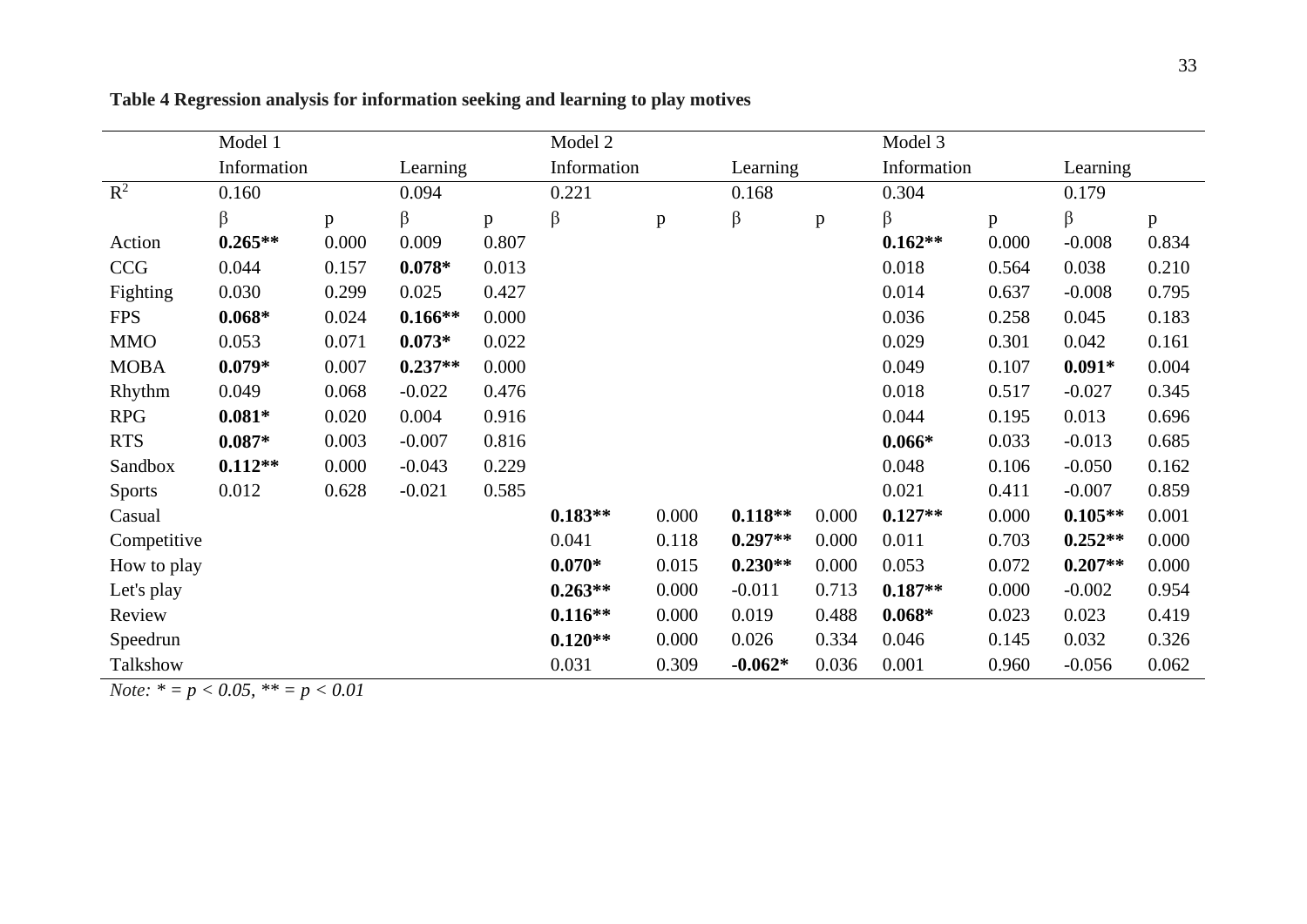|               | Model 1              |       |                    |       | Model 2   |                      |                    |       | Model 3   |                      |                    |       |  |  |  |  |
|---------------|----------------------|-------|--------------------|-------|-----------|----------------------|--------------------|-------|-----------|----------------------|--------------------|-------|--|--|--|--|
|               | Personal integrative |       | Social integrative |       |           | Personal integrative | Social integrative |       |           | Personal integrative | Social integrative |       |  |  |  |  |
| $R^2$         | 0.100                |       | 0.169              |       | 0.114     |                      | 0.209              |       | 0.144     |                      | 0.242              |       |  |  |  |  |
|               | β                    | p     | β                  | p     | $\beta$   | p                    | $\beta$            | p     | β         | p                    | β                  | p     |  |  |  |  |
| Action        | $0.105*$             | 0.003 | $0.141**$          | 0.000 |           |                      |                    |       | 0.035     | 0.337                | 0.052              | 0.144 |  |  |  |  |
| <b>CCG</b>    | 0.007                | 0.830 | 0.024              | 0.471 |           |                      |                    |       | $-0.031$  | 0.347                | $-0.030$           | 0.356 |  |  |  |  |
| Fighting      | 0.057                | 0.073 | 0.021              | 0.502 |           |                      |                    |       | 0.028     | 0.376                | $-0.004$           | 0.899 |  |  |  |  |
| <b>FPS</b>    | $0.087*$             | 0.010 | $0.111**$          | 0.000 |           |                      |                    |       | 0.034     | 0.337                | 0.027              | 0.403 |  |  |  |  |
| <b>MMO</b>    | 0.030                | 0.399 | 0.056              | 0.097 |           |                      |                    |       | 0.009     | 0.802                | 0.032              | 0.332 |  |  |  |  |
| <b>MOBA</b>   | 0.040                | 0.188 | $0.098**$<br>0.001 |       |           |                      |                    |       | $-0.014$  | 0.663                | 0.018              | 0.575 |  |  |  |  |
| Rhythm        | $0.074*$             | 0.016 | $0.112**$          | 0.000 |           |                      |                    |       | 0.038     | 0.226                | $0.073*$           | 0.019 |  |  |  |  |
| <b>RPG</b>    | 0.002                | 0.951 | 0.032              | 0.406 |           |                      |                    |       | $-0.012$  | 0.736                | 0.021              | 0.579 |  |  |  |  |
| <b>RTS</b>    | $-0.071*$            | 0.024 | $-0.055$           | 0.076 |           |                      |                    |       | $-0.079*$ | 0.017                | $-0.063*$          | 0.036 |  |  |  |  |
| Sandbox       | $0.168**$            | 0.000 | $0.186**$          | 0.000 |           |                      |                    |       | $0.126**$ | 0.000                | $0.129**$          | 0.000 |  |  |  |  |
| <b>Sports</b> | $-0.013$             | 0.652 | $-0.005$           | 0.883 |           |                      |                    |       | $-0.011$  | 0.719                | 0.002              | 0.948 |  |  |  |  |
| Casual        |                      |       |                    |       | $0.212**$ | 0.000                | $0.270**$          | 0.000 | $0.178**$ | 0.000                | $0.220**$          | 0.000 |  |  |  |  |
| Competitive   |                      |       |                    |       | 0.051     | 0.092                | $0.117**$          | 0.000 | 0.058     | 0.108                | $0.114**$          | 0.001 |  |  |  |  |
| How to play   |                      |       |                    |       | 0.021     | 0.538                | 0.015              | 0.645 | 0.030     | 0.361                | 0.010              | 0.746 |  |  |  |  |
| Let's play    |                      |       |                    |       | $0.077*$  | 0.017                | $0.154**$          | 0.000 | 0.037     | 0.271                | $0.100*$           | 0.003 |  |  |  |  |
| Review        |                      |       |                    |       | 0.035     | 0.321                | 0.032              | 0.345 | 0.032     | 0.371                | 0.020              | 0.542 |  |  |  |  |
| Speedrun      |                      |       |                    |       | $0.086*$  | 0.005                | $0.076*$           | 0.009 | $0.068*$  | 0.045                | 0.041              | 0.198 |  |  |  |  |
| Talkshow      |                      |       |                    |       | $0.076*$  | 0.020                | $0.105**$          | 0.001 | $0.066*$  | 0.044                | $0.088*$           | 0.005 |  |  |  |  |

**Table 5 Regression analysis for personal integrative and social integrative motivations**

*Note: \* = p < 0.05, \*\* = p < 0.01*